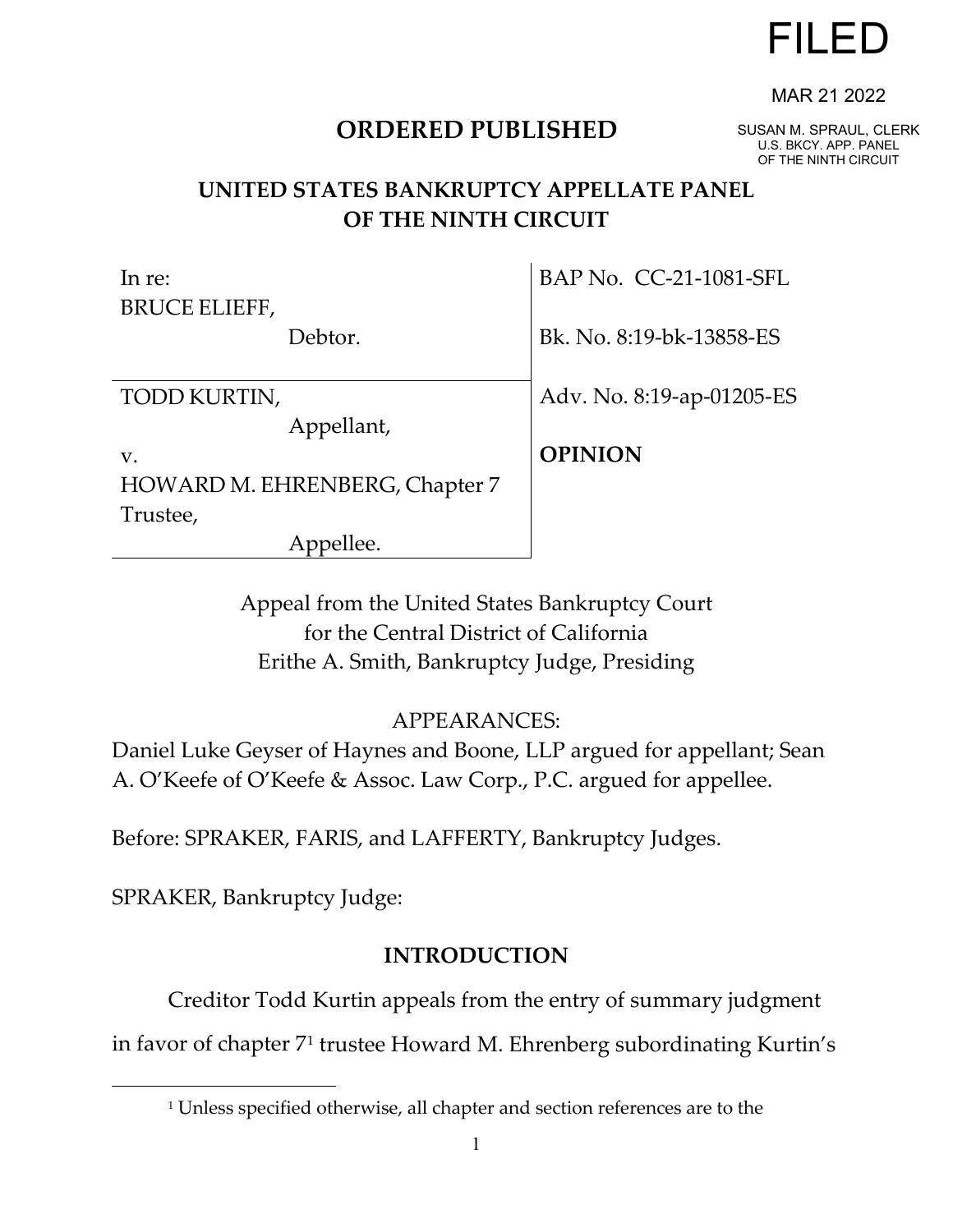claim under § 510(b). After its initial ruling, the bankruptcy court entered an order clarifying that its ruling subordinated not only his claim but also his lien rights arising from the prepetition judgment liens he obtained against Elieff.

We agree with the bankruptcy court that Kurtin's claim for damages arises from the purchase or sale of a security, and § 510(b) required subordination of his claim and the associated lien rights. Accordingly, we AFFIRM.

#### **FACTS[2](#page-1-0)**

#### **A. Kurtin's and Elieff's joint ventures.**

Beginning in the early 1990s, Kurtin and Elieff, as equal partners, engaged in a series of real estate investment and development projects. Each project was owned and run through a separate business entity or collection of entities. Typically, Elieff and Kurtin used corporations or limited liability companies, but they also utilized limited partnerships (collectively, the "Joint Entities").

It is not clear whether their business relationship was a single partnership that engaged in multiple projects or a set of separate ventures.

Bankruptcy Code, 11 U.S.C. §§ 101–1532, all "Rule" references are to the Federal Rules of Bankruptcy Procedure, and all "Civil Rule" references are to the Federal Rules of Civil Procedure.

<span id="page-1-0"></span><sup>2</sup> We exercise our discretion to take judicial notice of documents electronically filed in the underlying bankruptcy case and adversary proceeding. *See Atwood v. Chase Manhattan Mortg. Co. (In re Atwood)*, 293 B.R. 227, 233 n.9 (9th Cir. BAP 2003).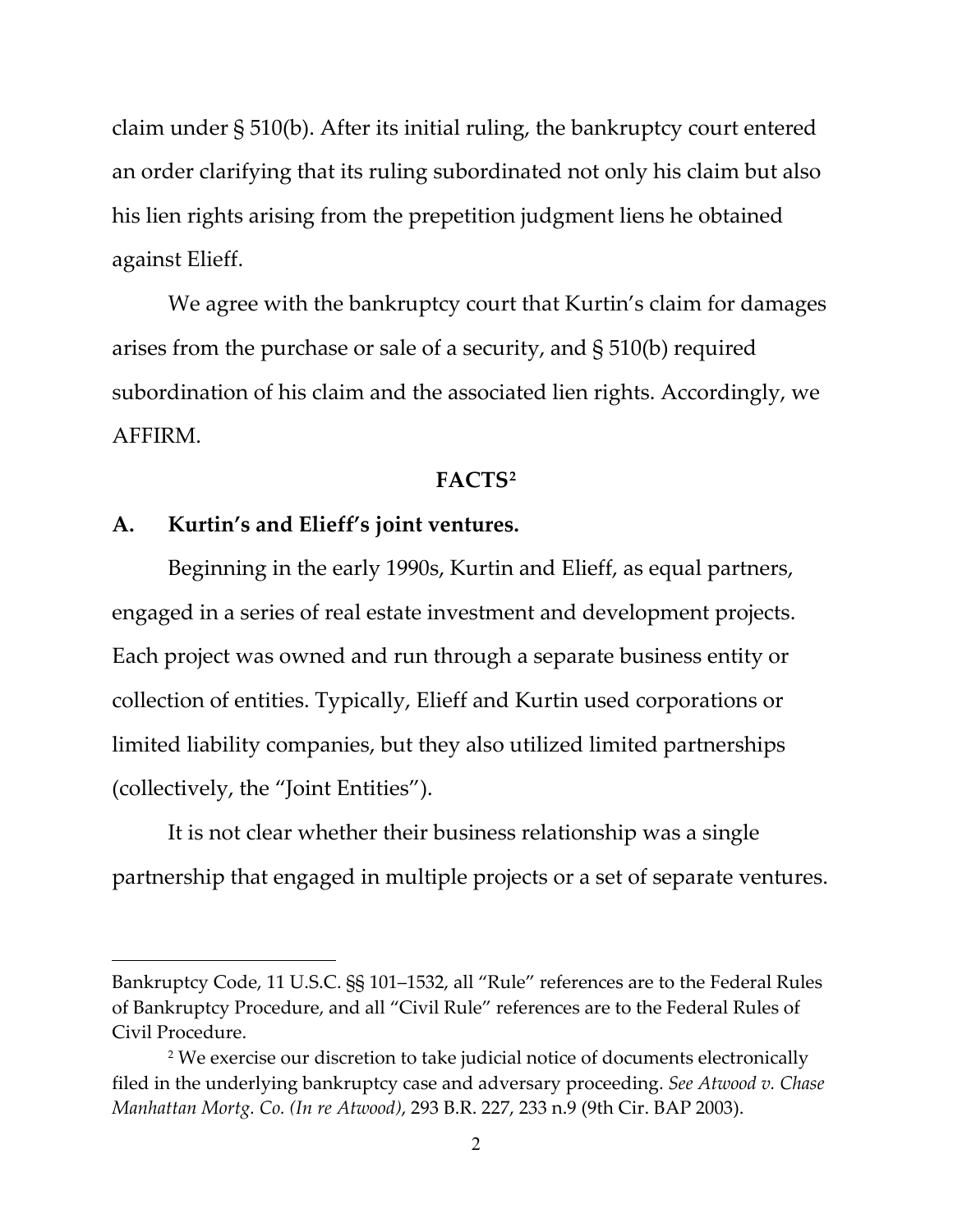In his declaration opposing the Trustee's summary judgment motion, Kurtin referred to it as "an equal general partnership, based on an oral agreement." Elsewhere, however, Kurtin admitted that he and Elieff conducted their real estate investment and development business through the Joint Entities and that each of them as individuals formed and jointly owned the Joint Entities, rather than the partnership.

### **B. Kurtin's and Elieff's first round of state court litigation and the resulting Settlement Agreement.**

The relationship between Kurtin and Elieff began to deteriorate in the late 1990s. In 2003, Kurtin sued Elieff and his separately owned development entities. Kurtin asserted claims for breach of contract, breach of fiduciary duty, conversion, embezzlement, and constructive fraud, among others. In turn, Elieff counter-sued Kurtin and his separately owned development entities, stating causes of action similar to those Kurtin had asserted.

During this litigation (the "First Lawsuit"), the parties engaged in mediation and entered into a Settlement Agreement in 2005. The Settlement Agreement not only resolved the parties' existing disputes but also ended their business relationship. More specifically, the Settlement Agreement required Kurtin to transfer his interests in the Joint Entities to Elieff. In turn, Elieff agreed to indemnify Kurtin for any liabilities arising from the Joint Entities. In exchange for both the dismissal of his causes of action and the "sale" of his interest in the Joint Entities, Kurtin was to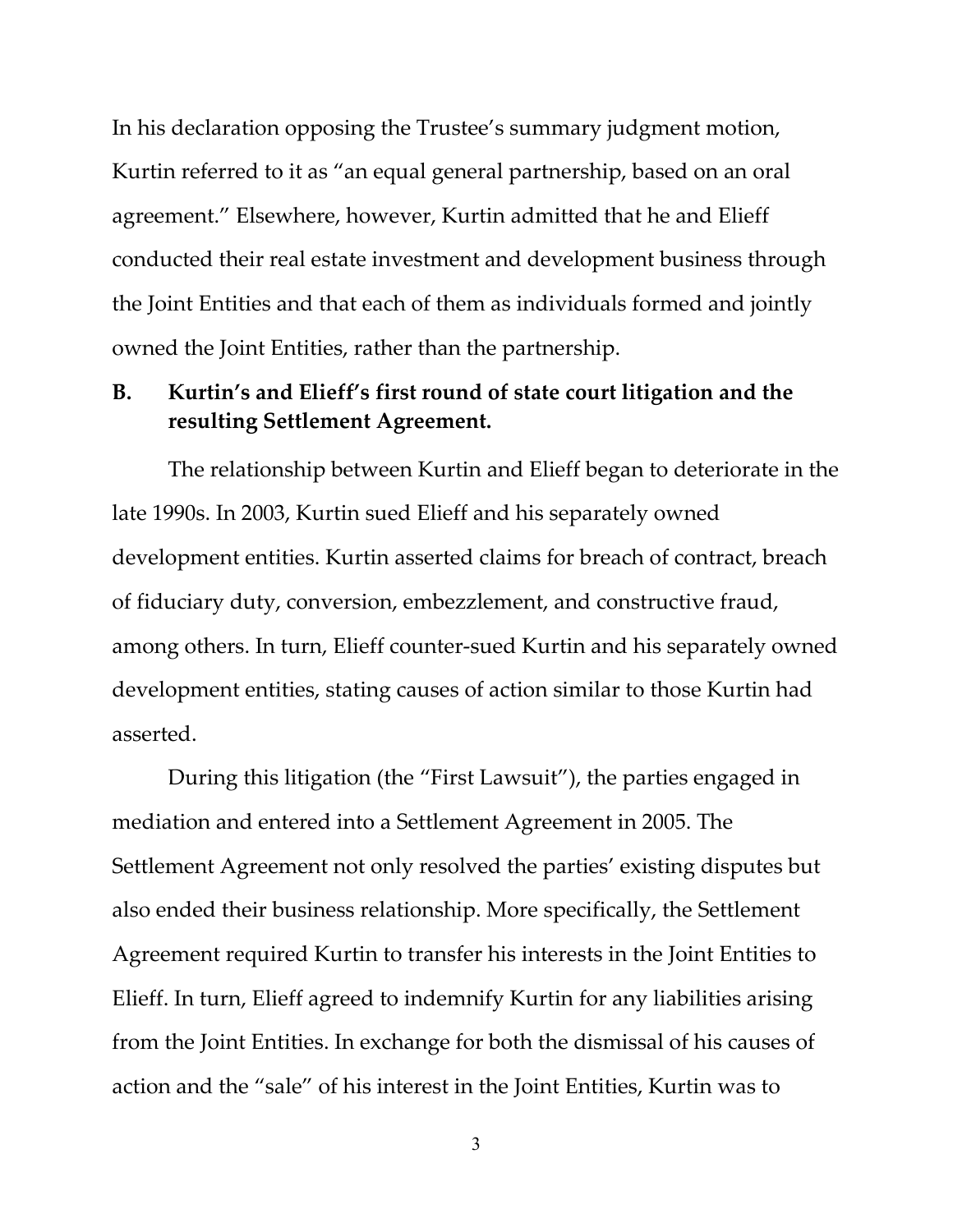receive from Elieff or the Joint Entities an aggregate of \$48.8 million in "Settlement Payments." The Settlement Agreement broke the Settlement Payments into four installments: (1) \$21 million by no later than August 19, 2005; (2) \$1.8 million on January 2, 2006; (3) \$13.1 million on or before June 30, 2006; and (4) \$12.9 million on or before December 31, 2006. Elieff and the Joint Entities were jointly and severally liable for the first Settlement Payment. Only the Joint Entities were liable for the remainder of the Settlement Payments.

The Settlement Agreement did not allocate any specific portion of the Settlement Payments to either the release of Kurtin's claims or the sale of his interest in the Joint Entities. Rather, the Settlement Agreement, as well as Kurtin's subsequent litigation statements, all indicated that the resolution of disputes and the "buyout" of Kurtin's interests were indivisible.

Paragraph 14 of the Settlement Agreement contained two distinct provisions significant to the issues before us. The first granted Kurtin a security interest "in the projects owned by the Joint Entities" to secure their obligation to make the Settlement Payments[.3](#page-3-0) The second and more important of the two provisions contemplated a safeguard for the source of funds from which Kurtin presumed the Settlement Payments would be

<span id="page-3-0"></span><sup>&</sup>lt;sup>3</sup> Neither Elieff nor the Joint Entities ever executed the documents necessary to perfect these security interests.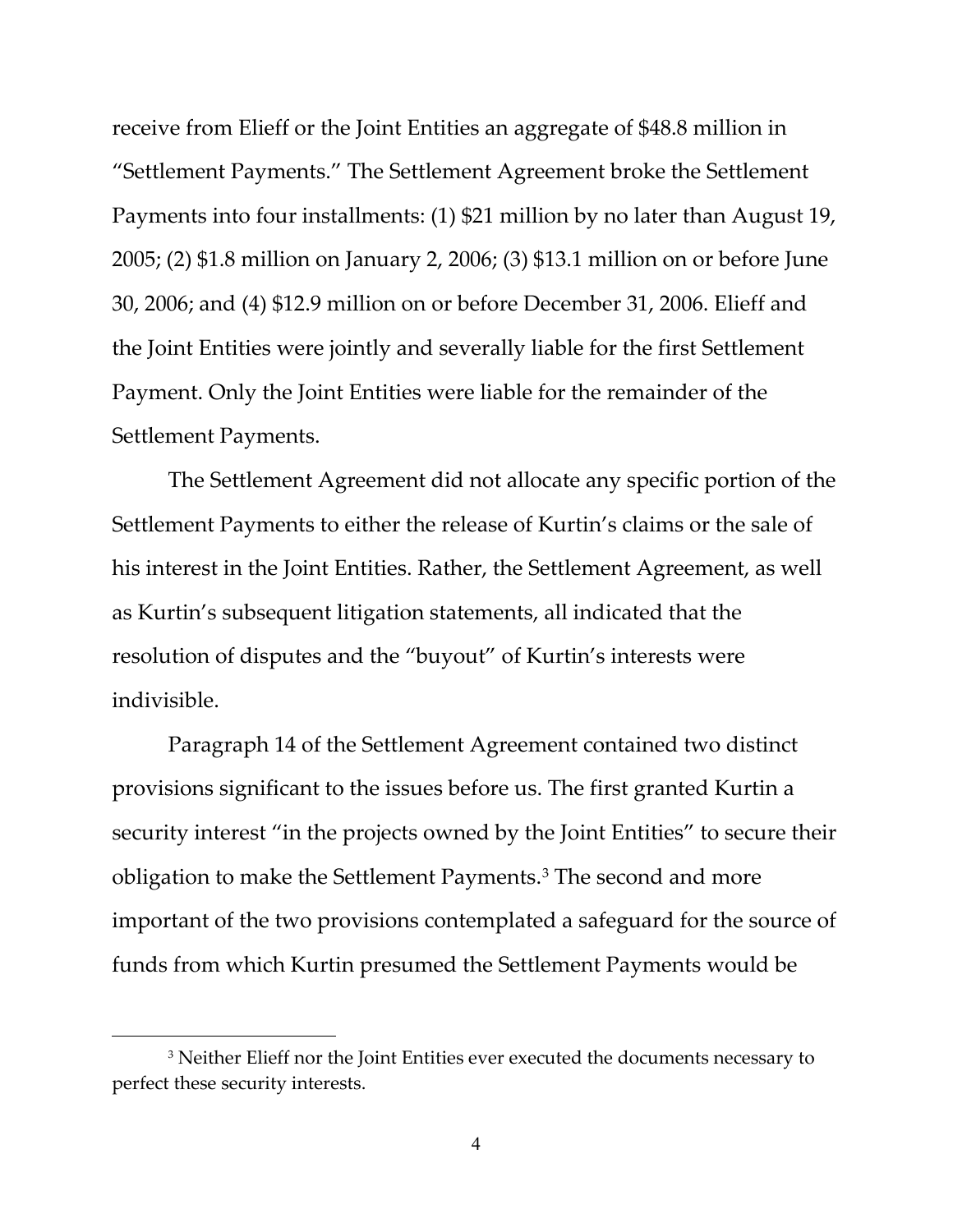made—the funds of the Joint Entities. This provision prohibited Elieff from taking any distribution from any of the Joint Entities to the extent that such distributions would prevent satisfaction of the obligation to make Settlement Payments.

### **C. The default on the Settlement Agreement and the second round of state court litigation.**

When the Joint Entities failed to pay the full amount of the third Settlement Payment and any of the fourth Settlement Payment, Kurtin was entitled to judgment in the First Lawsuit for the amount of the shortfall under the terms of the Settlement Agreement. Kurtin sought entry of judgment against the Joint Entities for roughly \$22.5 million. But the trial court denied this relief because the Joint Entities were not parties to the First Lawsuit at the time the Settlement Agreement was entered into.

Kurtin sought and obtained arbitration under paragraph 15 of the Settlement Agreement. This paragraph permitted the arbitrator to supply essential terms to the Settlement Agreement to the extent either party subsequently asserted that the Settlement Agreement was missing material terms. The arbitrator ultimately determined that the Settlement Agreement should be deemed amended to include a term that, if the default in Settlement Payments was not cured by June 30, 2007, "Kurtin shall have the right to require Bruce Elieff to transfer to Kurtin or his designee by July 10, 2007, any and all of Elieff's right, title and interest—held directly or indirectly—in and to any or all of the Joint Entities . . . ." But Kurtin never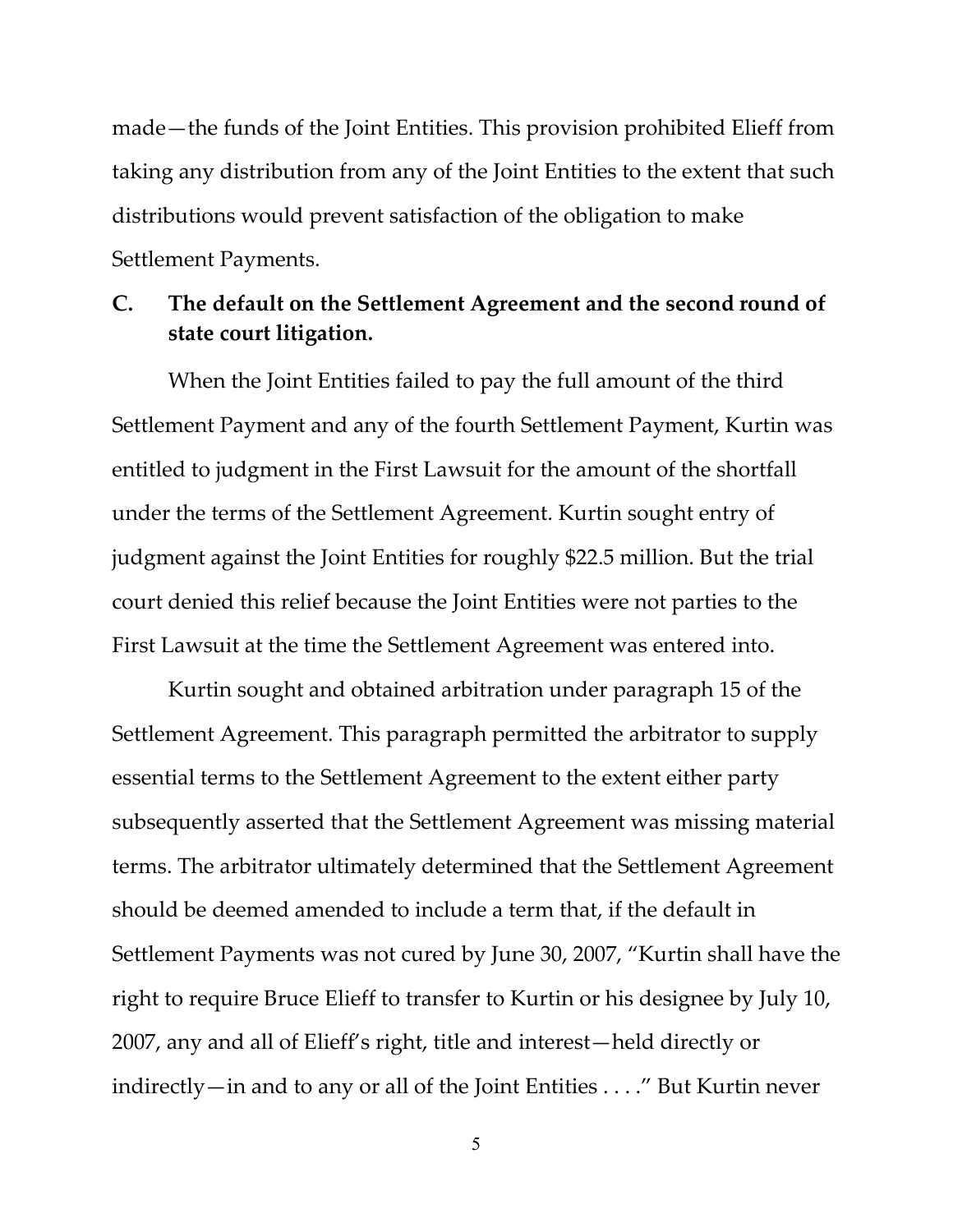sought to enforce this new term of the Settlement Agreement. According to Kurtin, he suspected that by the time of the arbitrator's ruling the unencumbered assets and funds of the Joint Entities were grossly insufficient to satisfy the shortfall in Settlement Payments.

Instead, in December 2007, Kurtin sued Elieff and the Joint Entities, stating numerous causes of action ("Second Lawsuit"). Only the seventh cause of action for breach of contract is relevant to this appeal. In relevant part, Kurtin alleged that Elieff breached paragraph 14 of the Settlement Agreement by taking distributions from the Joint Entities, "which distributions prevented the payment of the settlement payments as required under the Settlement Agreement."

In May 2010, following a bifurcated trial, the jury returned a verdict in favor of Kurtin and against Elieff for breach of paragraph 14 of the Settlement Agreement in the amount of \$24,411,433.86, and judgment was entered for that amount. A series of appeals and a new trial on the amount of Kurtin's damages ensued. Ultimately, in February 2020, [4](#page-5-0) the state court entered its fifth amended judgment against Elieff for \$33,892,117.62 based solely on his breach of the distribution restriction in the Settlement Agreement. Prior to Elieff's bankruptcy filing, Kurtin recorded abstracts of judgment against Elieff and two of his separate entities that the state court

<span id="page-5-0"></span><sup>4</sup> In December 2019, the bankruptcy court granted Kurtin relief from the automatic stay so that he could take further action with respect to his claim, including taking the steps necessary to obtain an amended judgment from the state court.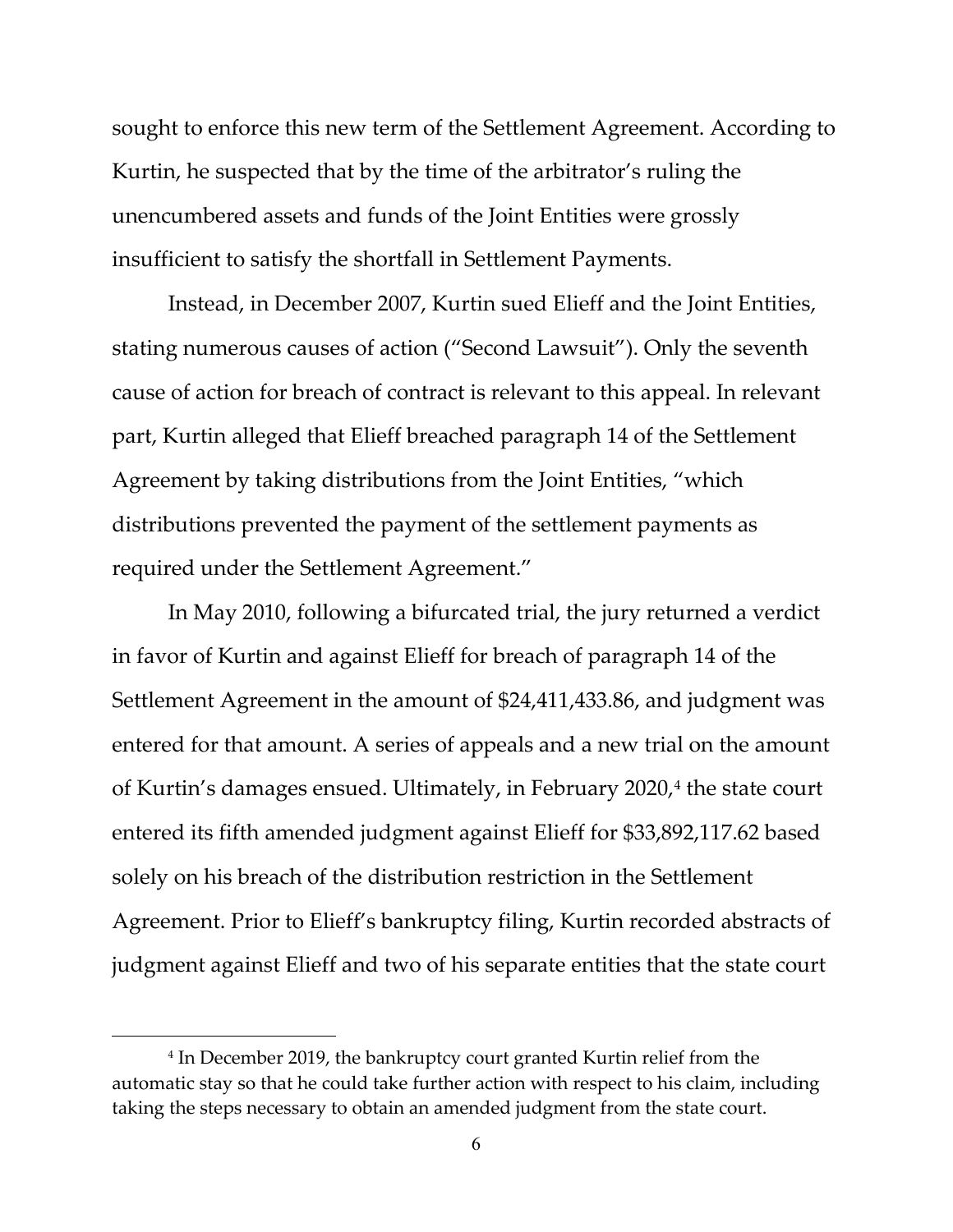included as additional judgment debtors based on its finding that those two entities were Elieff's alter egos—Morse Properties, LLC ("Morse") and 4627 Camden, LLC ("Camden").

#### **D. The bankruptcy filings and the subordination litigation.**

In October 2019, Elieff, Morse, and Camden each filed chapter 11 petitions. In February 2020, three additional Elieff-related entities filed chapter 11 petitions. In June 2020, the bankruptcy court substantively consolidated the cases and ordered the appointment of a chapter 11 trustee. In September 2020, the consolidated case was converted to chapter 7, and Howard Ehrenberg was appointed to serve as chapter 7 trustee.

In his schedules, as amended, Elieff listed roughly \$13 million in real property and \$260,000 in personal property. He disclosed numerous affiliated entities but listed their values as zero or unknown. As for liabilities, he listed \$97 million in secured debt, including \$35 million owed to Kurtin on his judgment liens, and roughly \$300,000 in unsecured debt.

Within weeks of his bankruptcy filing, Elieff commenced an adversary proceeding against Kurtin. In December 2019, Elieff filed his second amended complaint ("SAC"), which stated subordination claims under § 510(b), claims for transfer of Kurtin's judgment liens to the estate under § 510(c)(2), and various avoidance claims. In January 2020, Kurtin moved to dismiss the SAC. Elieff countered in February 2020 with a summary judgment motion filed jointly with intervenor the Official Committee of Unsecured Creditors of Bruce Elieff.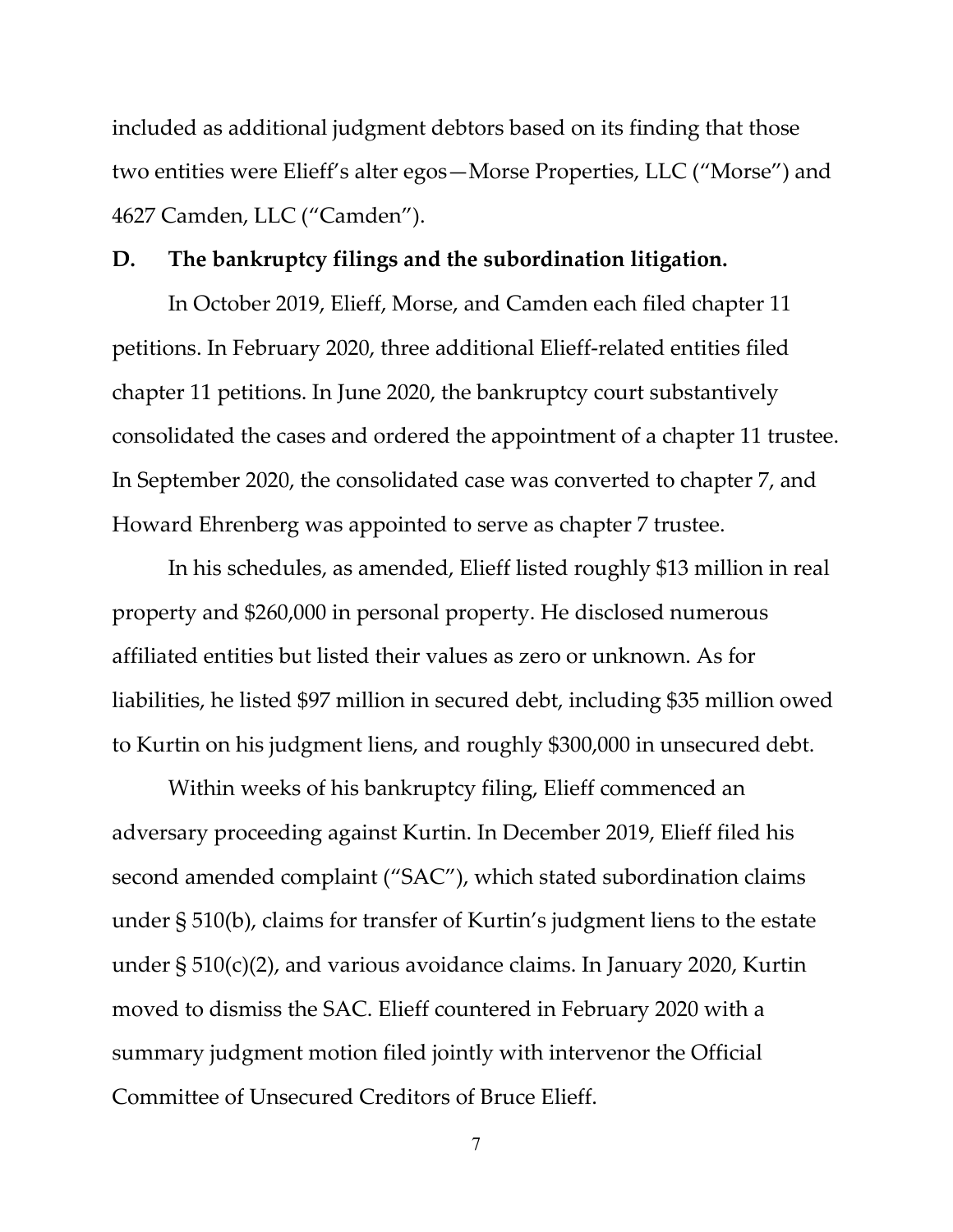The bankruptcy court heard and determined the motion to dismiss and held its initial hearing on the summary judgment motion. The court dismissed some of the avoidance claims with leave to amend. It also dismissed without leave to amend the  $\S 510(c)(2)$  claims seeking to transfer the judgment liens to the estate. The court held that  $\S 510(c)(2)$  did not apply to claims subordinated under § 510(b) and only applied to claims subordinated under  $\S 510(c)(1)$ . The court denied the remainder of the motion to dismiss. As for the summary judgment motion, the court granted Kurtin's Civil Rule 56(d) (applicable via Rule 7056) request for time to conduct discovery and continued the summary judgment hearing.

By the time the court held its continued hearing on the summary judgment motion, the case had been converted, and Howard Ehrenberg, the chapter 7 trustee, had become the plaintiff. At the conclusion of the hearing the court took the matter under submission. Kurtin then filed another Civil Rule 56(d) motion asking for more time to conduct discovery. Kurtin maintained that most of the rights and obligations exchanged under the Settlement Agreement had little or nothing to do with his transfer of his interests in the Joint Entities to Elieff. Kurtin advised that he intended to seek additional discovery to allocate the Settlement Payments between the transfer of his interest in the Joint Entities and other rights and obligations. As Kurtin reasoned, if he could prove that the value of the Joint Entities was less than Elieff's first \$21 million Settlement Payment, then none of the other Settlement Payments had anything to do with the purchase or sale of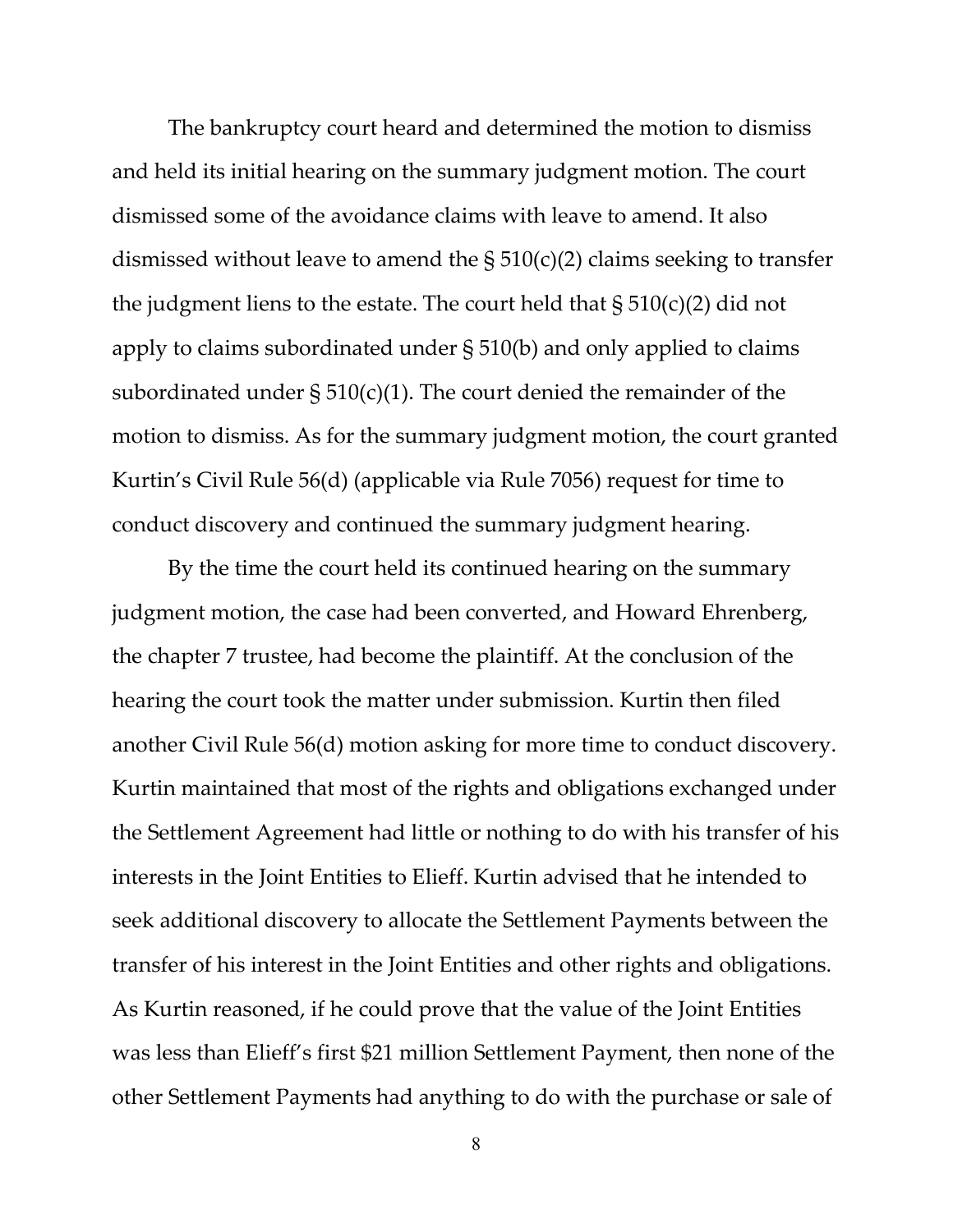securities. But Kurtin never alleged that the Settlement Payments were allocable, and no evidence was submitted to suggest this. Nor did he argue that the Settlement Agreement contemplated that the first Settlement Payment specifically related to the transfer of Kurtin's interest in the Joint Entities.

#### **E. The bankruptcy court's decision.**

In January 2021, the bankruptcy court issued a memorandum decision granting summary judgment on the  $\S 510(b)$  $\S 510(b)$  $\S 510(b)$  claims for relief.<sup>5</sup> The bankruptcy court determined that the plain terms of the Settlement Agreement established that it involved the purchase and sale of the securities of Elieff's affiliates. The bankruptcy court particularly relied on the provisions concerning Kurtin's transfer of his interests in the Joint Entities as well as those that attempted to unwind Kurtin's involvement in and potential liability for the Joint Entities' business. As the bankruptcy court explained, "[t]he undisputed fact remains that the crux of the Settlement Agreement required Kurtin to transfer his interest in the Joint Entities in exchange for Settlement Payments." Section 510(b), therefore, applied even if some aspects of the Settlement Agreement did not directly relate to the purchase or sale of securities.

<span id="page-8-0"></span><sup>5</sup> In September 2020, the bankruptcy court entered a separate order in which it made numerous evidentiary rulings. The evidentiary rulings are addressed in the discussion to the extent they are relevant to our analysis and resolution of this appeal.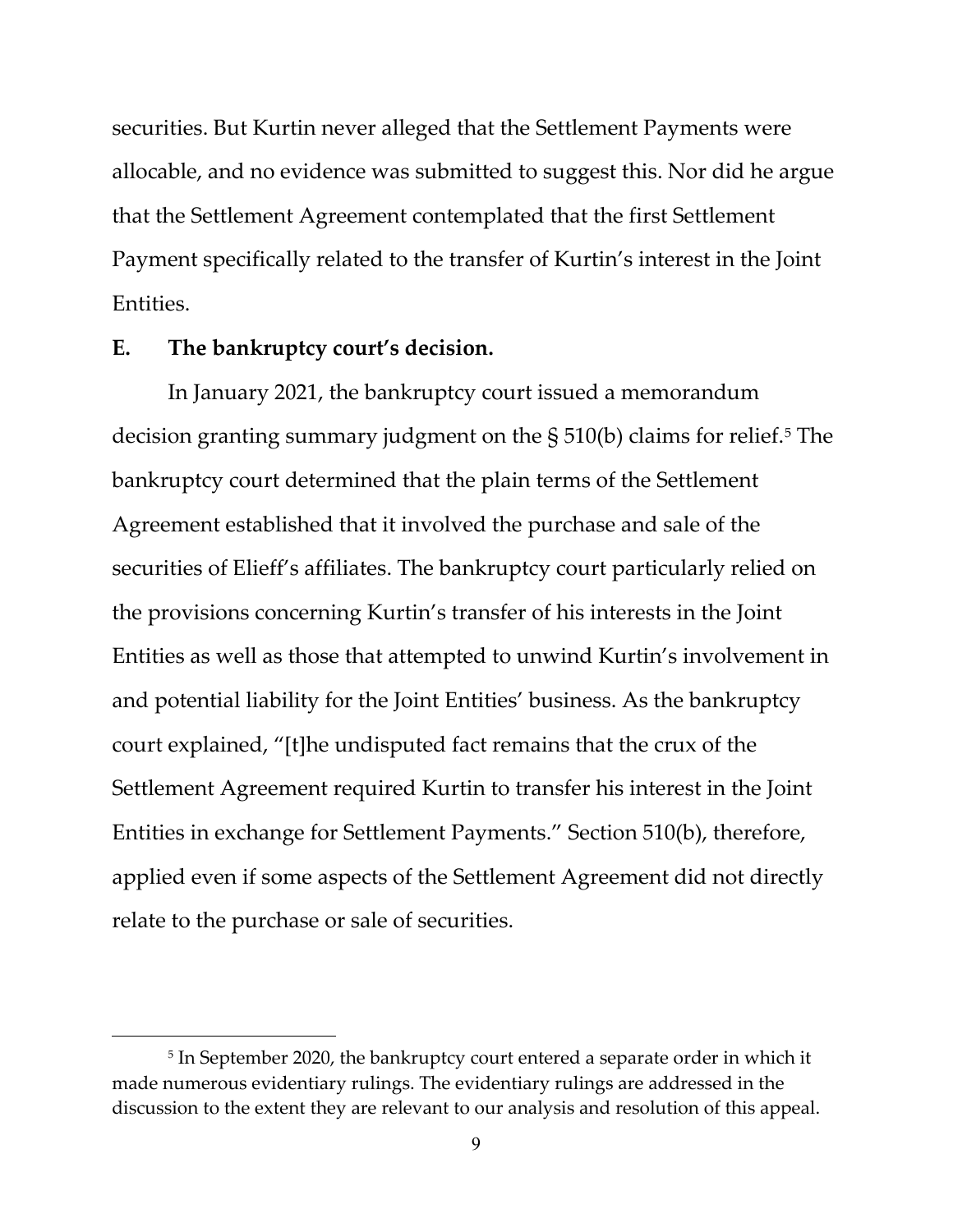The court also denied Kurtin's supplemental Civil Rule 56(d) request. It concluded that even if the Settlement Payments could be partially allocated to aspects other than the transfer of Kurtin's interest in the Joint Entities, this would not constitute a material issue of fact that would preclude summary judgment. As the bankruptcy court reasoned, § 510 relief is triggered whenever there was "some nexus" or "causal relationship" between the claim and the purchase or sale of securities of the debtor or the debtor's affiliates. Even if precise allocation of the Settlement Payments were possible, it was immaterial as the trustee had established the requisite nexus under § 510(b) between the restriction on distributions from the Joint Entities, the unsatisfied Settlement Payment obligations, and Kurtin's transfer of his interest in the Joint Entities.

#### **F. The parties' cross-motions seeking to clarify the court's ruling.**

After the memorandum decision, both sides requested modification of the court's ruling to clarify whether subordination was limited to just Kurtin's "claim," or included his judgment liens as well. After holding another hearing, the court entered an order stating that Kurtin's liens were subsumed within the term "claim" as used in § 510(b). As a result, the bankruptcy court concluded, Kurtin's judgment liens were subordinated for the same reasons and to the same extent that his claim had been subordinated by the court.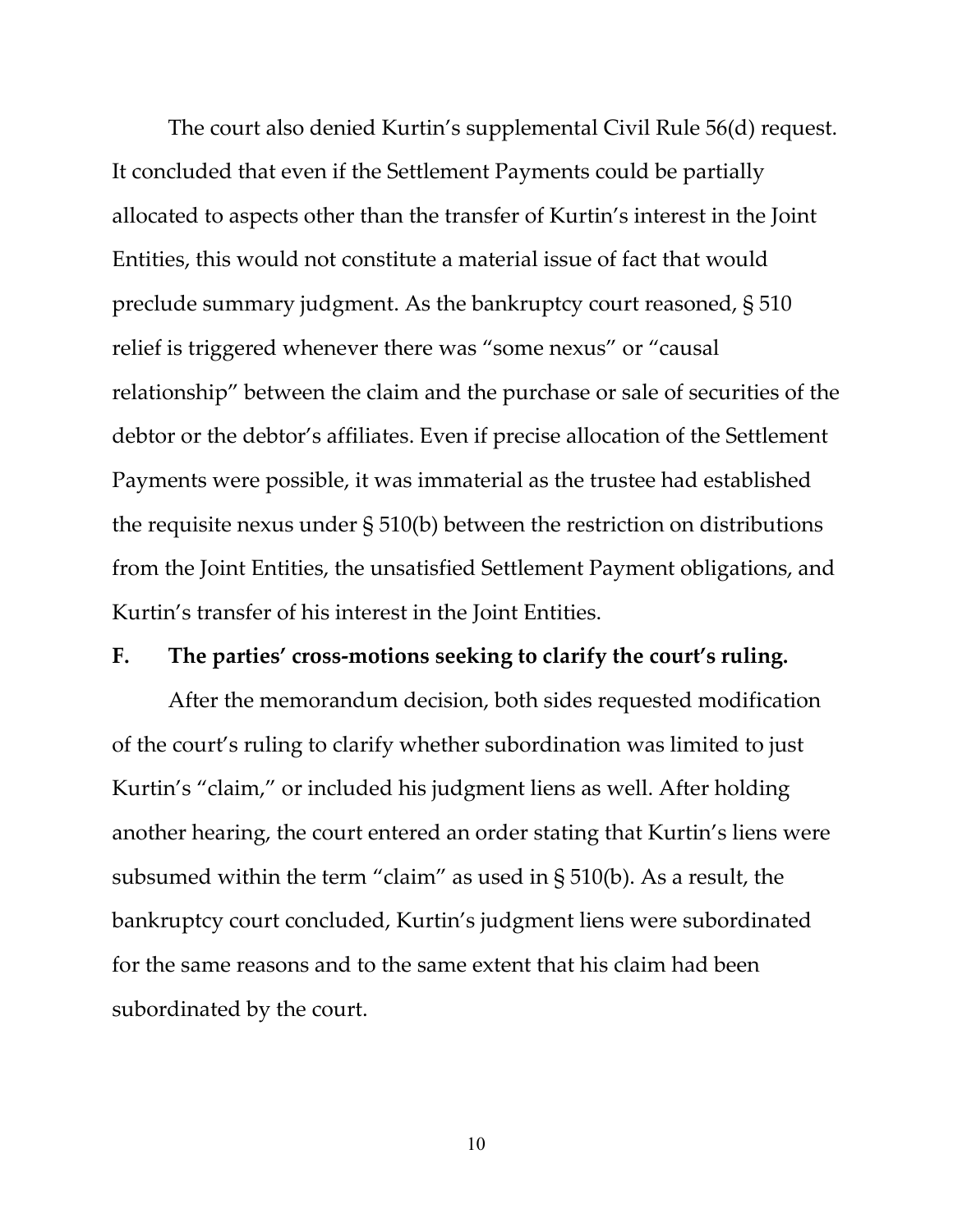On April 5, 2021, the bankruptcy court entered final judgment pursuant to Civil Rule 54(b) on Ehrenberg's § 510(b) subordination claims for relief. Kurtin timely appealed. [6](#page-10-0)

#### **JURISDICTION**

The bankruptcy court had jurisdiction under 28 U.S.C. §§ 1334 and 157(b)(2)(A) and (O). We have jurisdiction under 28 U.S.C. § 158.

#### **ISSUES**

1. Did the bankruptcy court err when it granted summary judgment in favor of Ehrenberg?

2. Did the bankruptcy court correctly construe § 510(b)?**[7](#page-10-1)**

3. Did the bankruptcy court abuse its discretion when it denied Kurtin's supplemental Civil Rule 56(d) motion?

4. Did the bankruptcy court abuse its discretion when it excluded

certain portions of Kurtin's evidence?

#### **STANDARDS OF REVIEW**

We review the bankruptcy court's grant of summary judgment de novo. *Wolkowitz v. Beverly (In re Beverly)*, 374 B.R. 221, 230 (9th Cir. BAP

<span id="page-10-0"></span><sup>6</sup> The remainder of Ehrenberg's surviving avoidance claims for relief have been dismissed without prejudice.

<span id="page-10-1"></span><sup>7</sup> On appeal, Kurtin has not specifically and distinctly challenged the bankruptcy court's determination that his divestment of his interests in the Joint Entities constituted a purchase or sale of securities of the debtor's affiliates within the meaning of § 510(b). Consequently, he has forfeited any issues he might have raised related to this determination. *See Christian Legal Soc'y v. Wu*, 626 F.3d 483, 487–88 (9th Cir. 2010); *Brownfield v. City of Yakima*, 612 F.3d 1140, 1149 n.4 (9th Cir. 2010).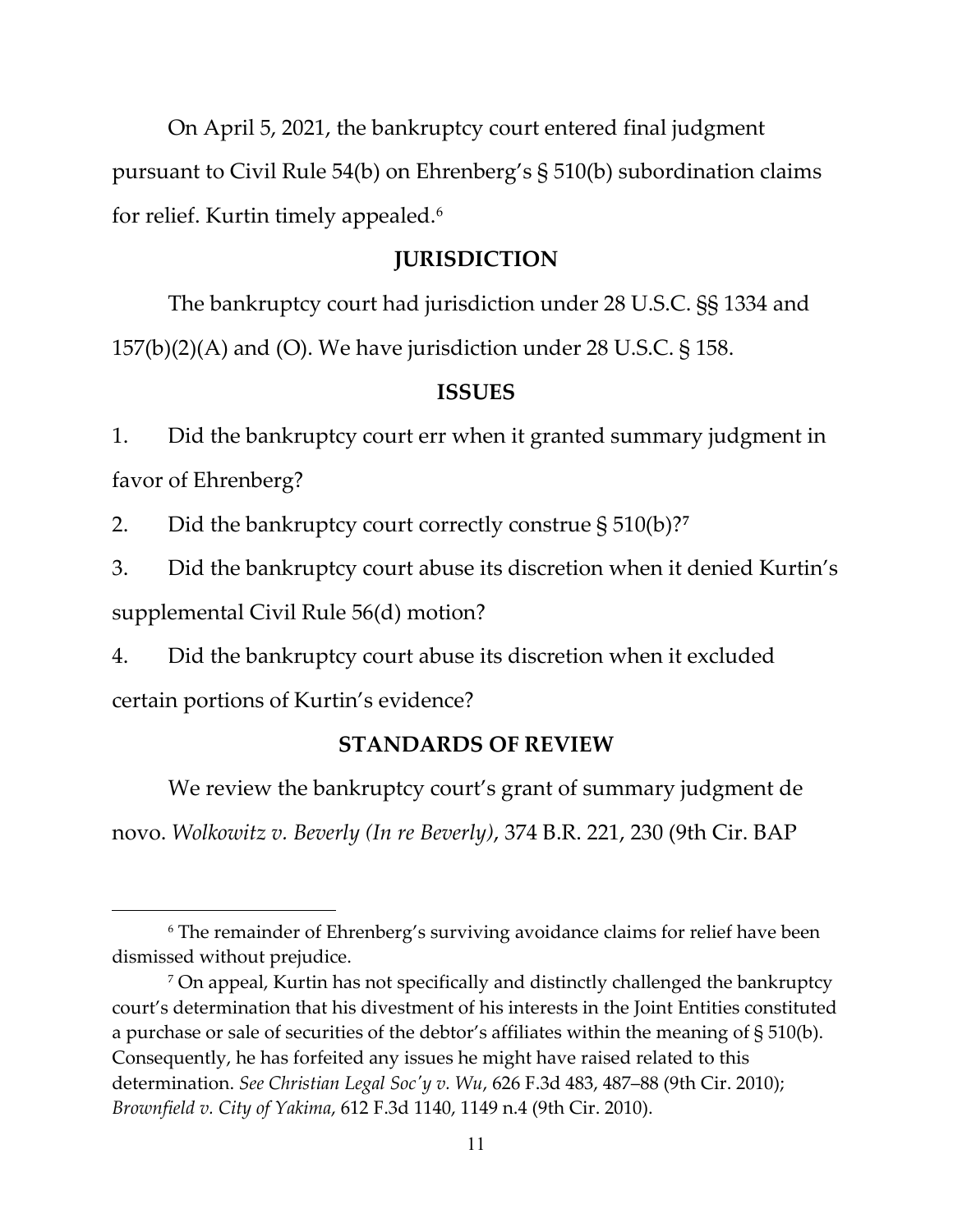2007), *aff'd in part, dismissed in part*, 551 F.3d 1092 (9th Cir. 2008). In conducting our de novo review, we must view the facts in the light most favorable to the nonmoving part, and we must determine whether the moving party was entitled to judgment as a matter of law because no genuinely disputed issues of material fact needed to be tried. *Id.*

We also review de novo the bankruptcy court's construction of the Code. *Francis v. Wallace (In re Francis)*, 505 B.R. 914, 917 (9th Cir. BAP 2014). De novo review means that we review the matter anew as if the bankruptcy court had not previously decided it. *Id.*

The denial of a Civil Rule 56(d) motion seeking more time to conduct discovery is reviewed for an abuse of discretion. *Atay v. Cnty. of Maui*, 842 F.3d 688, 698 (9th Cir. 2016). We also review for an abuse of discretion the bankruptcy court's exclusion of evidence. *Orr v. Bank of Am., NT & SA*, 285 F.3d 764, 773 (9th Cir. 2002). The bankruptcy court abuses its discretion if it applies an incorrect rule of law or its factual findings are illogical, implausible, or without support in the record. *TrafficSchool.com, Inc. v. Edriver, Inc.*, 653 F.3d 820, 832 (9th Cir. 2011).

#### **DISCUSSION**

### **A. Kurtin's claim for breach of the Settlement Agreement falls within the broad scope of § 510(b).**

Section 510(b) "mandates the subordination of damages claims arising from the purchase or sale of a security." *Am. Broad. Sys., Inc. v. Nugent (In re Betacom of Phx., Inc.)*, 240 F.3d 823, 827 (9th Cir. 2001) (internal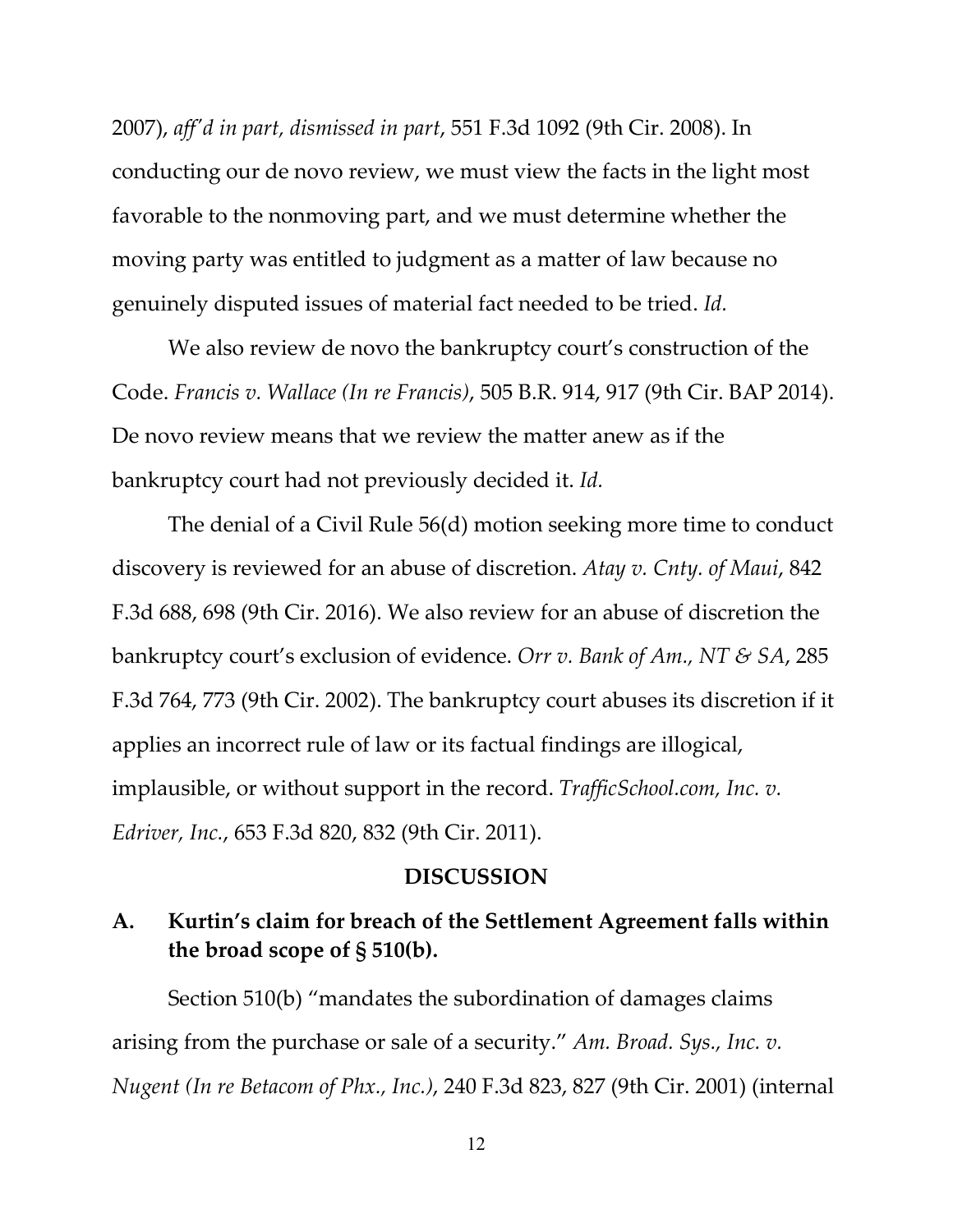quotation marks omitted).[8](#page-12-0) Its principal purpose is to ensure that creditors of the debtor are paid before disappointed equity interest holders who bargain for the potential of a greater return in exchange for a greater risk of loss. *Racusin v. Am. Wagering, Inc. (In re Am. Wagering, Inc.)*, 493 F.3d 1067, 1071-72 (9th Cir. 2007); Slain & Kripke, *The Interface Between Securities Regulation and Bankruptcy–Allocating Risk of Illegal Securities Issuance Between Securityholders and the Issuer's Creditors*, 48 N.Y.U. L. Rev. 261 (1973).

The Ninth Circuit broadly interprets the scope of § 510(b). *See Liquidating Tr. Comm. of the Del Biaggio Liquidating Tr. v. Freeman (In re Del Biaggio)*, 834 F.3d 1003, 1009 (9th Cir. 2016); *Pensco Tr. Co. v. Tristar Esperanza Props., LLC (In re Tristar Esperanza Props., LLC)*, 782 F.3d 492, 495 (9th Cir. 2015) ("*Tristar*"). Thus, the Ninth Circuit has held that a claim "arises from" the purchase or sale of securities whenever it shares a "nexus or causal relationship" with the purchase or sale of securities. *In re Del Biaggio*, 834 F.3d at 1009 (citing *In re Am. Wagering, Inc.,* 493 F.3d at 1072).

We see no material difference between *Tristar* and the instant case. In *Tristar*, creditor O'Donnell sought to withdraw as a member of the debtor limited liability company. 782 F.3d at 494. In response, Tristar invoked its right to purchase O'Donnell's membership interest, but the parties could

<span id="page-12-0"></span><sup>8</sup> Section 510(b) also applies to claims "arising from rescission of a purchase or sale of a security of the debtor or of an affiliate of the debtor" and claims "for reimbursement or contribution allowed under section 502 on account of such a claim." But the bankruptcy court's ruling did not apply either of these aspects of § 510(b). There is no need for us to consider these other aspects of § 510(b).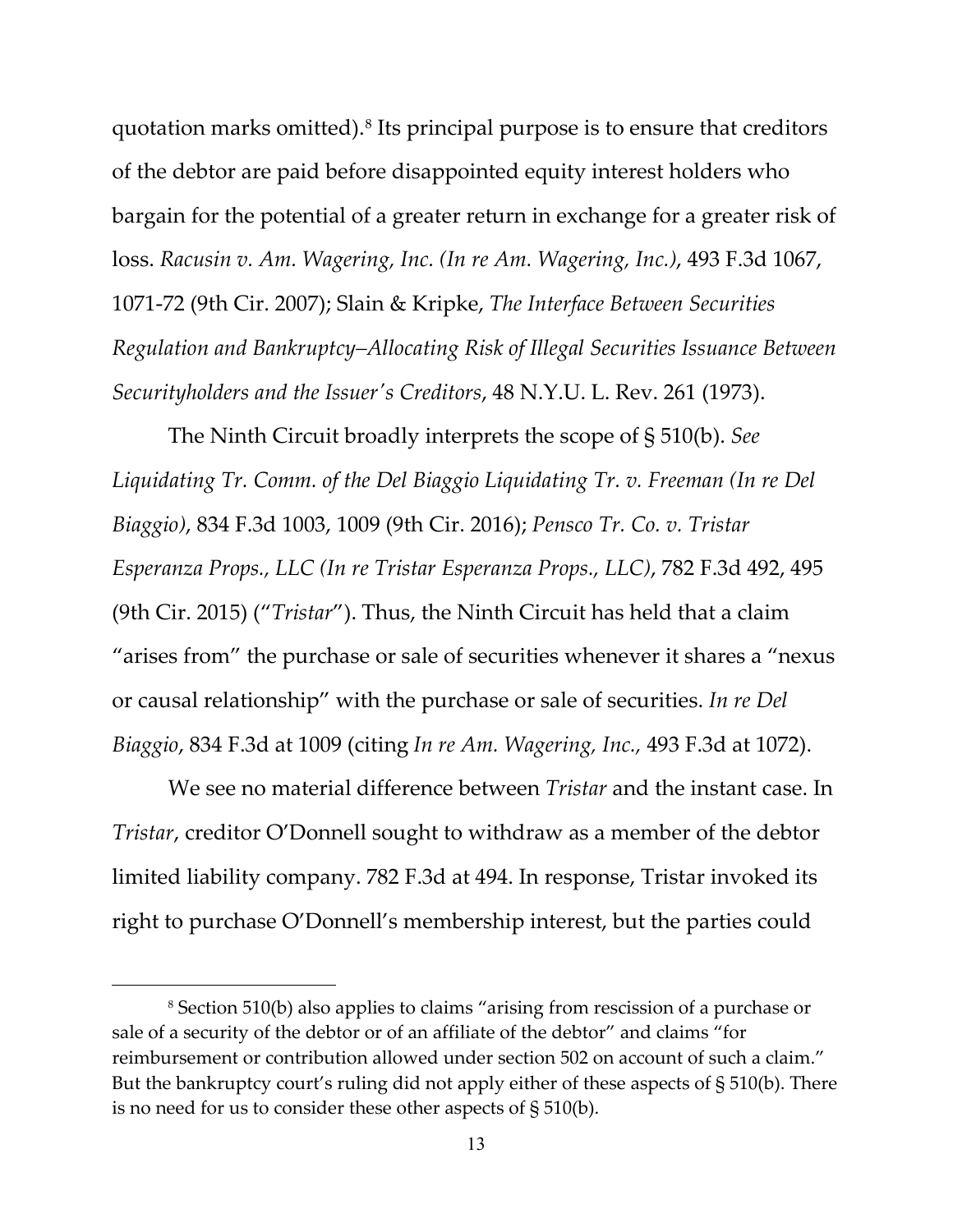not agree on a valuation of her interest. O'Donnell then initiated an arbitration and obtained an award which was reduced to judgment in state court. *Id.* Tristar then filed its chapter 11 bankruptcy petition and commenced an adversary proceeding to subordinate O'Donnell's claim under § 510(b) and (c). The bankruptcy court granted summary judgment in favor of Tristar on its § 510(b) claim. *Id.* Relying on its broad construction of "arising from," the Ninth Circuit affirmed. In the process, it rejected O'Donnell's contention that § 510(b) did not apply because the claim had been reduced to judgment and was a debt as of the petition date. *Id.* at 495- 97. As the *Tristar* panel explained:

[I]t is clear that O'Donnell's claim arises from the sale of a security of the debtor. Her claim originates from the failed sale of her membership interest and Tristar's breach of the operating agreement's provisions regarding repurchase of membership interests. The direct causal link between O'Donnell's claim and the purchase and sale of an equity interest leaves no doubt as to whether her claim for damages "flows from" the purchase or sale of a security of the debtor.

#### *Id.* at 497.

Similarly, Kurtin's claim originated from the failed Settlement Agreement pursuant to which he divested himself of his interests or rights in the Joint Entities. Kurtin has admitted these interests were worth millions of dollars at the time of the Settlement Agreement. Under the Settlement Agreement, the only significant consideration flowing to Kurtin was his right to receive the Settlement Payments. And the restriction in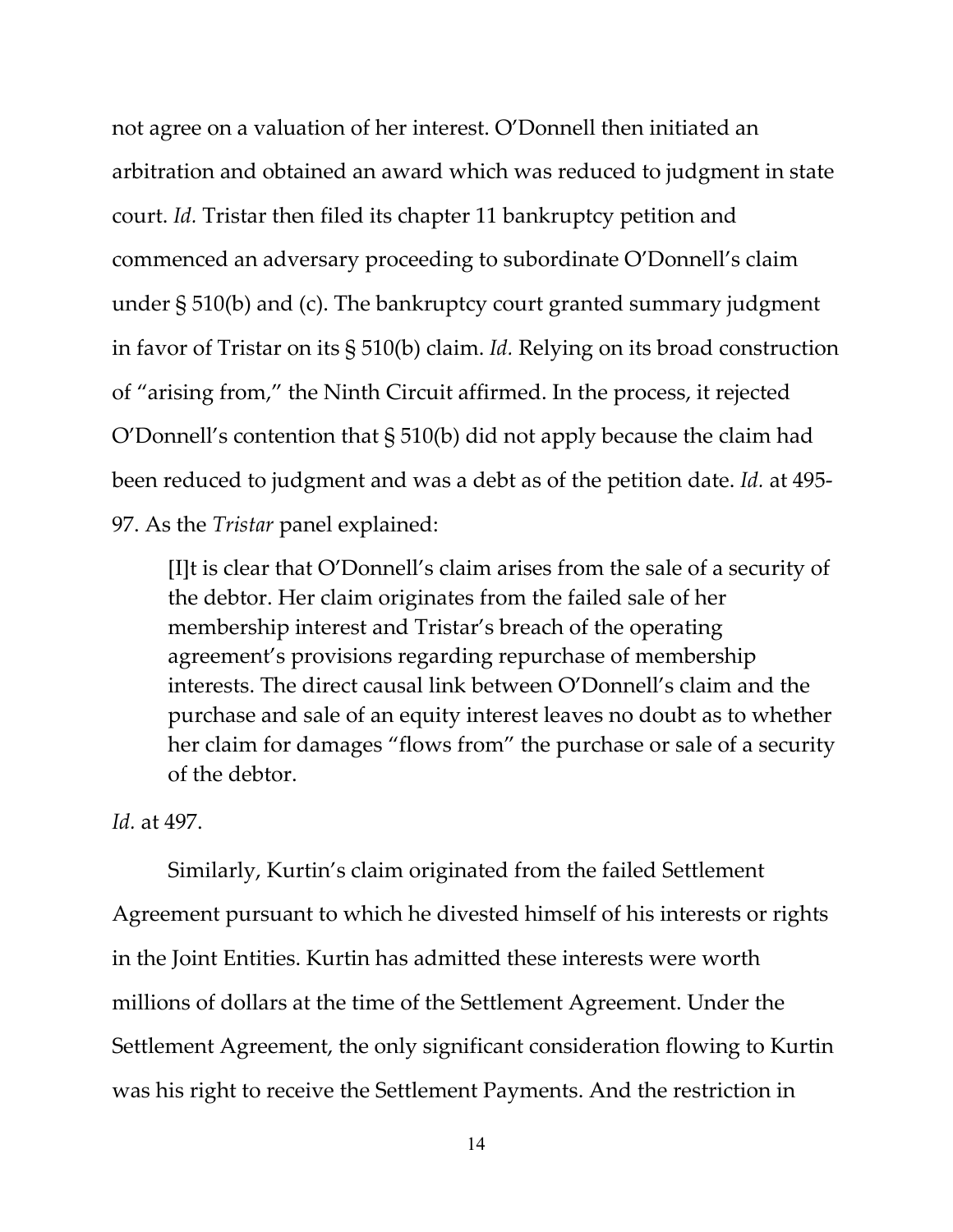paragraph 14 prohibiting Elieff from receiving distributions from the Joint Entities to the extent they interfered with the Settlement Payments indisputably was intended to protect and preserve the Joint Entities' funds necessary to make the Settlement Payments. Under these undisputed facts, Kurtin's claim based on Elieff's breach of paragraph 14 shares a direct causal link with the conveyance of his equity interests in the Joint Entities. Accordingly, the bankruptcy court correctly applied § 510(b) to Kurtin's claim.

## **B. None of Kurtin's arguments persuade us that the bankruptcy court erred in construing or applying § 510(b).**

#### **1.** *Khan* **does not justify reversal.**

Citing *Khan v. Barton (In re Khan)*, 846 F.3d 1058 (9th Cir. 2017), Kurtin contends that § 510(b) does not apply because his claim arises from "Elieff's *post-settlement diversion of* [Joint Entity] *assets*," which has nothing to do with the sale of securities. Aplt. Opn. Br. at 37 (emphasis in original). In *Khan*, the creditor, Barton, obtained a state court judgment against the debtors for the fraudulent conversion of his stock in the debtors' affiliated entity. 846 F.3d at 1061, 1063-64. In their subsequent bankruptcy cases, the debtors sought mandatory subordination of Barton's proof of claim under § 510(b). *Id.* at 1062. The Ninth Circuit acknowledged the broad construction afforded § 510(b), but it reasoned that there was necessarily an outer limit to the scope of § 510(b) that "stops short of encompassing every transaction that touches on or involves stock in a corporation." *Id.* at 1064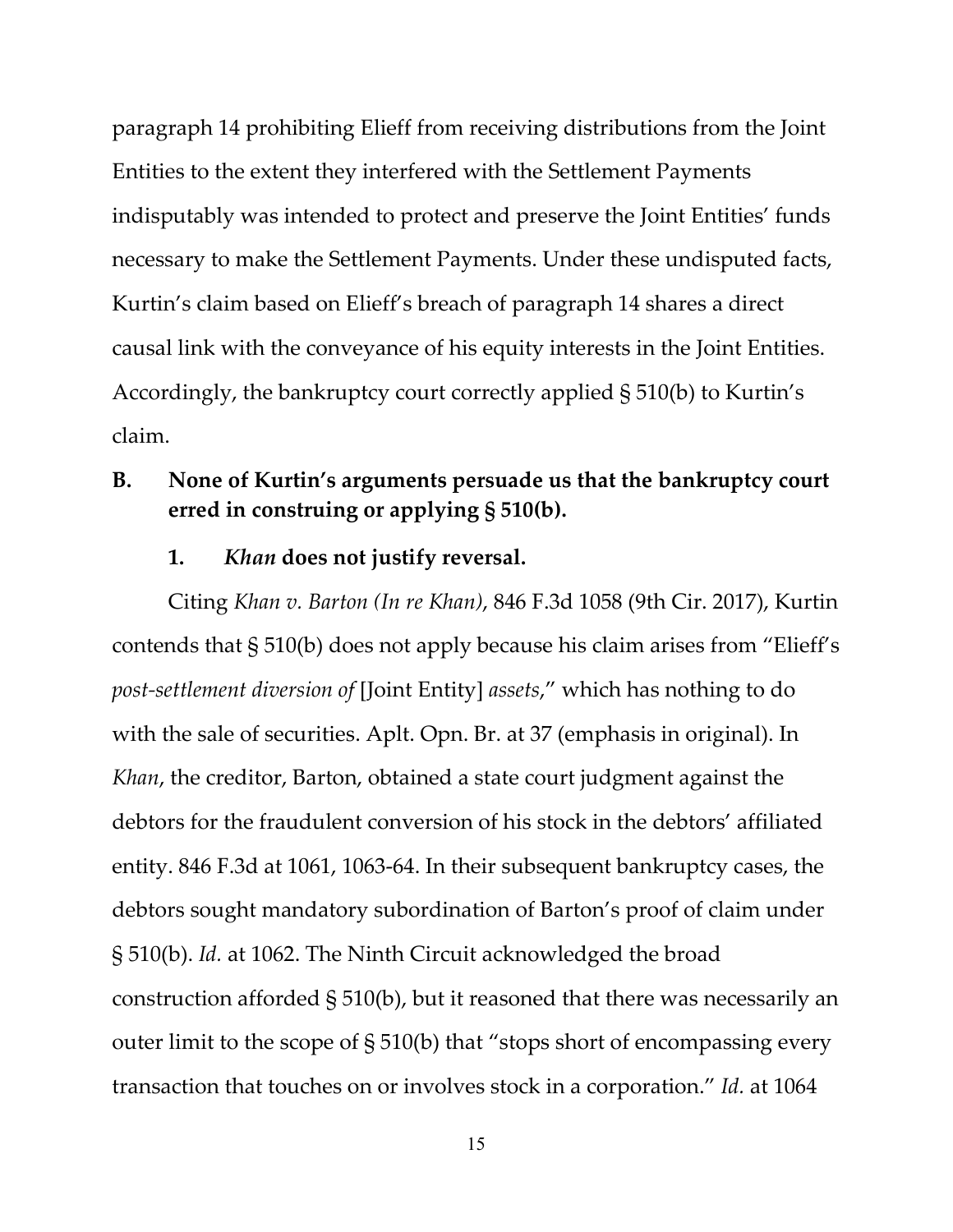(citing *In re Am. Wagering, Inc.*, 493 F.3d at 1071-73). According to *Khan*, the debtors' conversion of Barton's interest and the resulting damages had "nothing to do with his investment" in the entity except for the fact that his loss was measured by the value of his stock at the time the debtors converted it. *Id.* at 1064-65.

Kurtin argues that this case is analogous to *Khan* because his damages arose from Elieff's post-settlement misconduct, which occurred after the purchase of securities was complete. He contends that Elieff's conduct was too remote to trigger subordination under § 510(b). However, in *Khan* there was no connection between the debtors' conversion of Barton's stock and the earlier purchase of that stock. In contrast, by Kurtin's own admission, the purpose of paragraph 14's restriction on distributions from the Joint Entities was to protect and preserve the "income stream allocated to Kurtin" to ensure that all of the Settlement Payments were made. The Settlement Payments, in turn, were the only significant consideration flowing to Kurtin on account of his divestment of his interests in the Joint Entities. Unlike the conversion of the interests in *Khan,* Kurtin's judgment was based on Elieff's breach of the Settlement Agreement. As such, it shared a direct causal link to Kurtin's sale of his interests in the Joint Entities made in that very same agreement. Kurtin obviously expected to be compensated for these interests from the Joint Entities' cash. And the purpose of the distribution restriction in paragraph 14 was to protect and preserve that source of funds. Kurtin's claim arising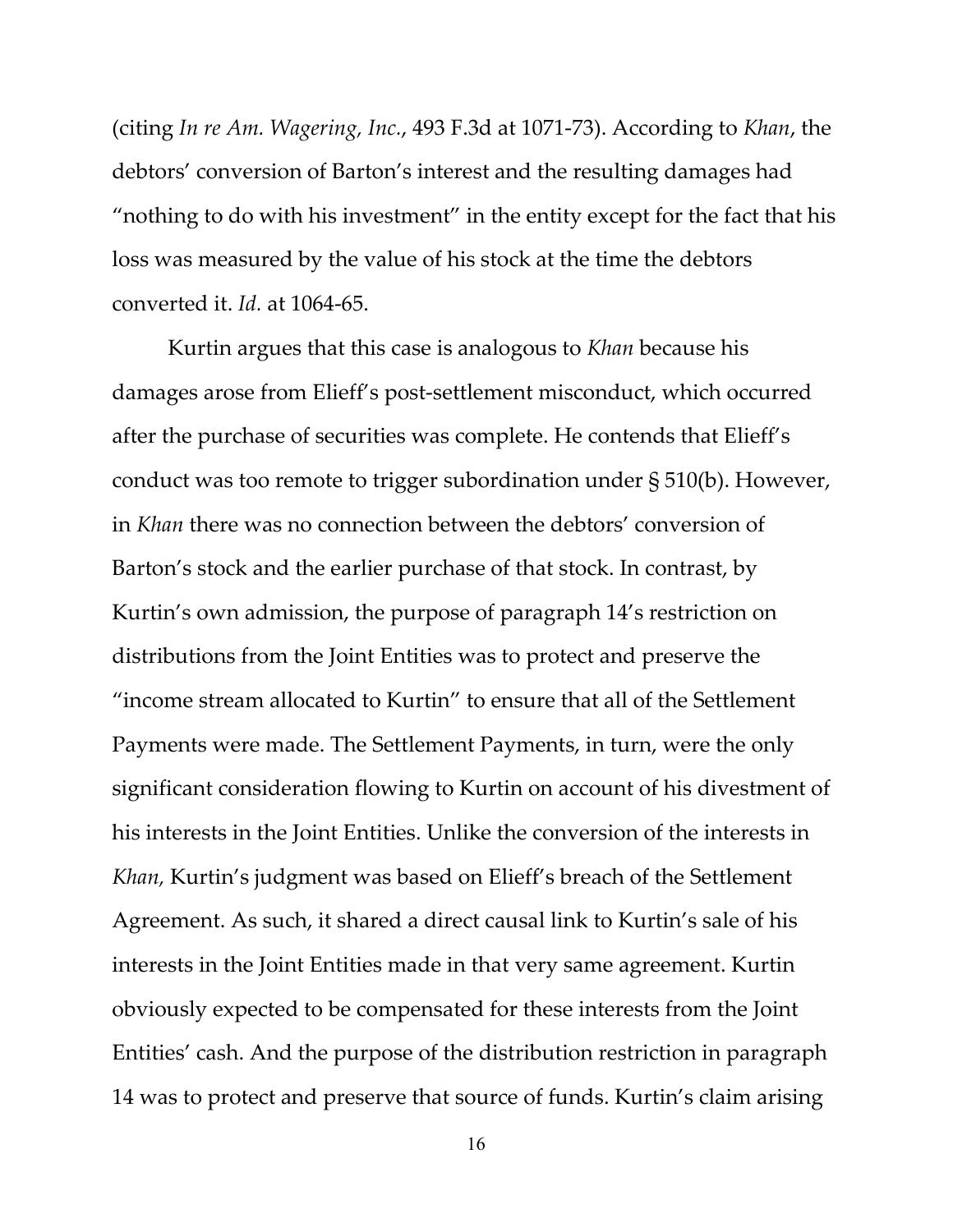from the breach of the Settlement Agreement thus triggers § 510(b) because the claim originates or flows from his efforts to divest himself of his equity investment. *Tristar,* 782 F.3d at 497; *see also Baroda Hill Invs., Ltd. v. Telegroup, Inc. (In re Telegroup, Inc.)*, 281 F.3d 133, 142 (3d Cir. 2002) (in affirming subordination of shareholders' claims for the debtorcorporation's **post-sale** breach of the stock purchase agreement, the court stated: "[m]ore important than the timing of the actionable conduct, from a policy standpoint, is the fact that the claims in this case seek to recover a portion of the claimants' equity investment.").

## **2. Kurtin's consideration under the Settlement Agreement cannot be apportioned between the securities-related and non-securities-related components.**

Kurtin next argues that even if his judgment against Elieff is directly linked to the Settlement Payments, there is no link between the unpaid Settlement Payments and his sale of his interests in the Joint Entities. Though Kurtin admits that some amount of the Settlement Payments was meant to compensate him for his sale of his interests in the Joint Entities, he maintains that they also included compensation for other non-sale damages beyond the scope of § 510(b). Kurtin believes that the first Settlement Payment of \$21 million fully paid the securities sale aspect of the Settlement Agreement. In support, he states that he only transferred his equity interest after Elieff made the first Settlement Payment. As a result,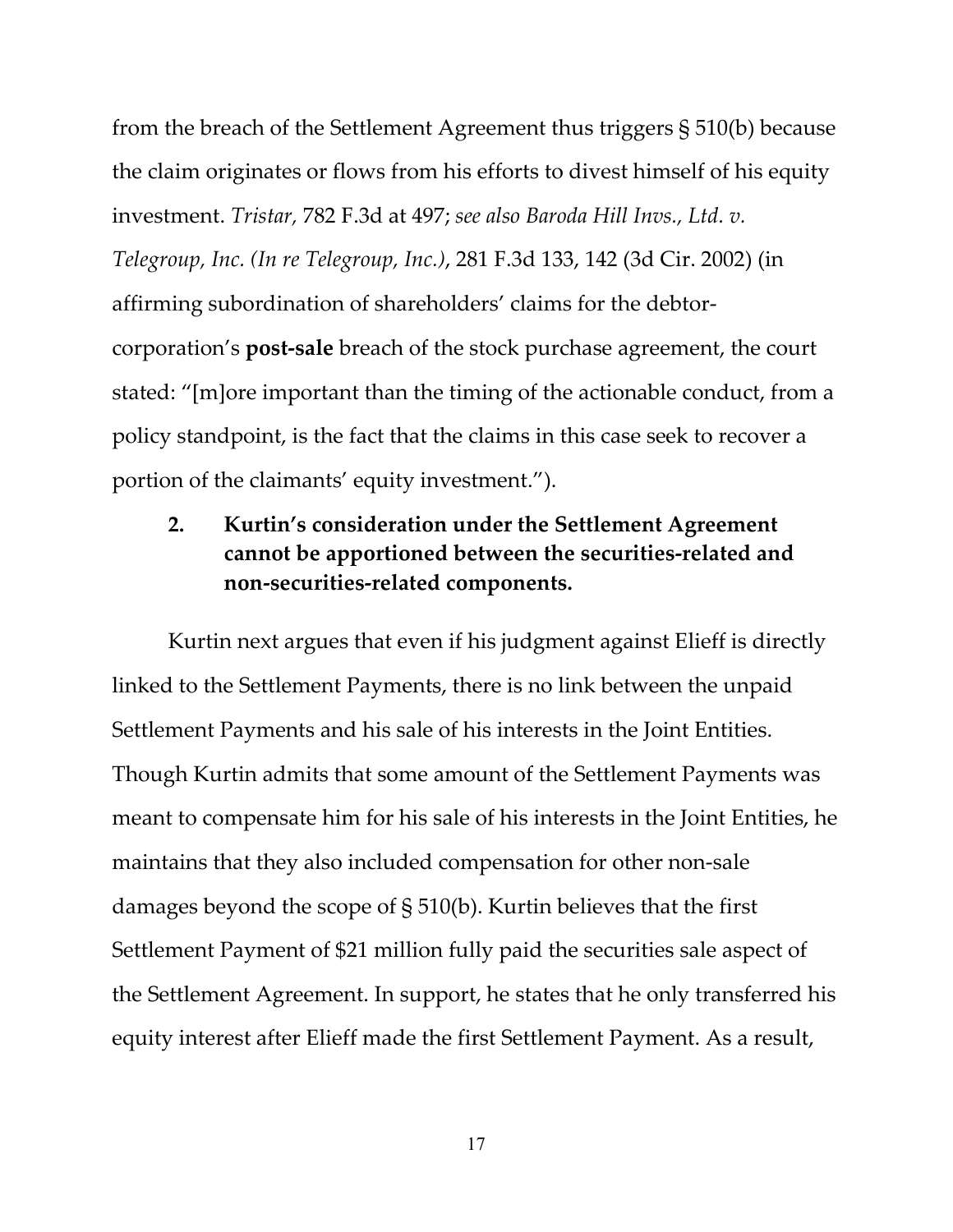he argues, the outstanding Settlement Payments cannot constitute damages that arise from the sale of his securities under § 510(b).

Kurtin has cited nothing in the record that evidenced, or even suggested, that the division or allocation of the Settlement Payments was a part of the parties' contract. To the contrary, the plain language of the Settlement Agreement reveals no distinction of purpose between any of the Settlement Payments. Moreover, nothing in the record remotely suggests that the Settlement Payments were severable rather than indivisible.

Undeterred, Kurtin asserts that the bankruptcy court still should have allocated the Settlement Payments between the securities sale and other damages. As Kurtin put it, "if those non-sale items were separated out into individual claims, there would be no basis for subordinating them under Section 510(b)." Kurtin cites *Betacom of Phoenix, Inc.*, 240 F.3d at 831- 32, and *KIT digital, Inc. v. Invigor Grp. Ltd. (In re KIT digital, Inc.)*, 497 B.R. 170 (Bankr. S.D.N.Y. 2013), *as modified* (Dec. 2, 2013), in support of his position. But these decisions do not help Kurtin. Neither stands for the proposition that damages from a single indivisible contract can be apportioned between damages that trigger § 510(b) and those that do not.

California law applies, and it simply does not permit apportionment of cash consideration within a contract when the contract itself does not provide some basis or means for attributing consideration between the various items or services for which it was given. Absent such basis, the contract is indivisible, and the consideration cannot be apportioned. *See*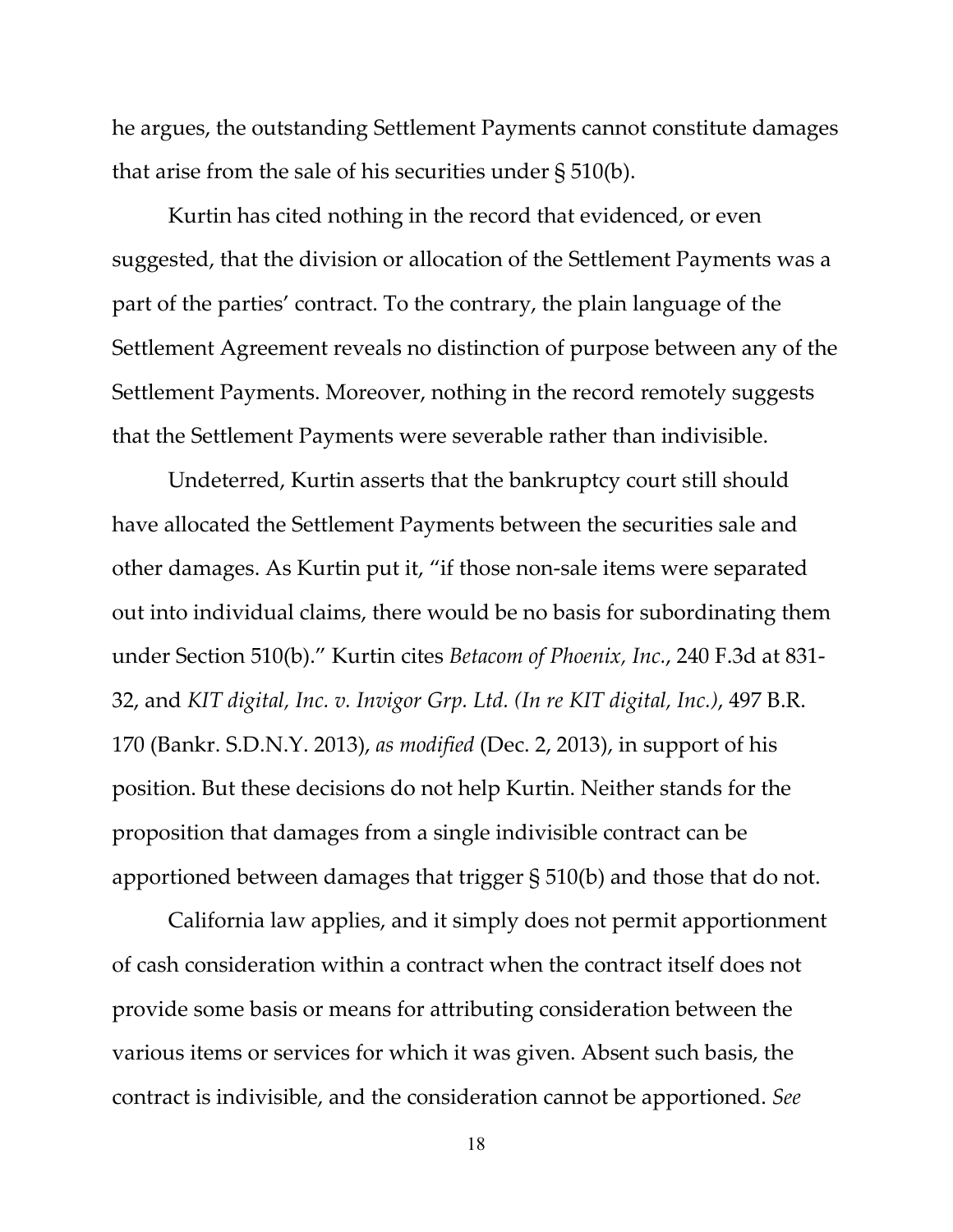*Alderson v. Houston*, 154 Cal. 1, 9 (1908); *see also Keene v. Harling*, 61 Cal. 2d 318, 320 (1964) (stating that severing and apportioning a partially illegal contract only is permissible when the court can "reasonably relate the illegal consideration on one side to some specified or determinable portion of the consideration on the other side" in a manner that is "consistent with the intent of the parties"); *Perry v. Ayers*, 159 Cal. 414, 418 (1911) ("The purchase price was not apportioned to the various items of property, and there is no basis upon which this court can divide the purchase price, and say that any specific part of it was applicable to the stock of the Mother Lode Company and any other part to the interest in the Crystalline mine."). $9$ 

In sum, Kurtin failed to establish a genuine dispute that the Settlement Agreement permitted allocation of the Settlement Payments among the purchase and sale of securities and other non-securities related damages. The breach of paragraph 14 was directly linked to the obligation to make the Settlement Payments that arose, in part, from the purchase and sale of his securities. Kurtin expected to be paid from the source of funds

<span id="page-18-0"></span><sup>9</sup> Under California law, whether a contract is indivisible or severable largely depends on the contract's language and subject matter and like any question of contract interpretation must be answered based on the parties' intent. *Keene*, 61 Cal. 2d at 320; *Sterling v. Gregory*, 149 Cal. 117, 119–21, (1906). In turn, when considering the parties' intent for purposes of contract interpretation, it is their mutual intent as manifested in the contract and in their conduct that matters, not whatever subjective intent they harbored in their own minds. *Italiane v. Jeffrey Catanzarite Family Ltd. P'ship (In re Italiane)*, 632 B.R. 662, 674 (9th Cir. BAP 2021) (citing California cases).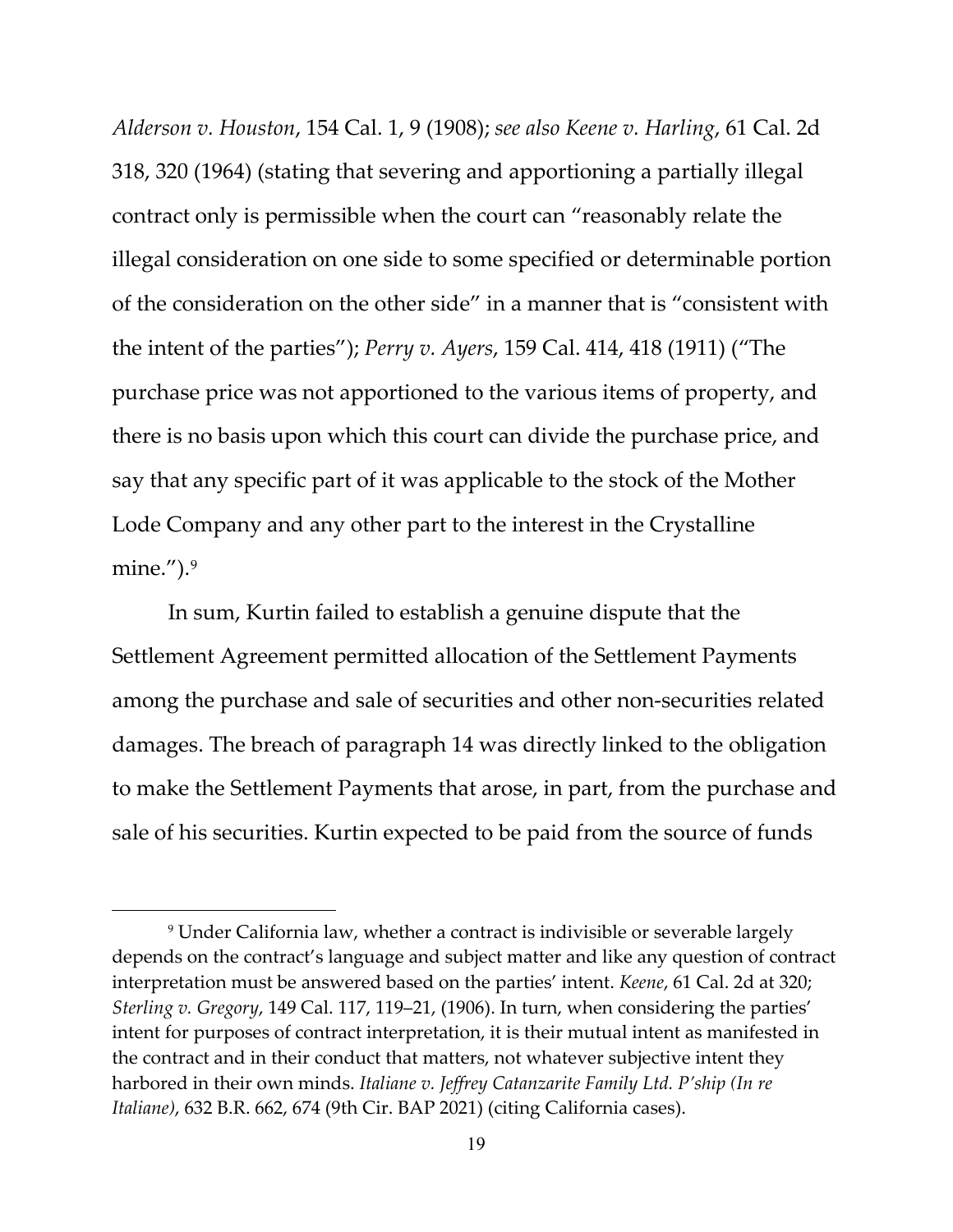that paragraph 14 was meant to protect. As such, **all** of the Settlement Payments were integral and indivisible consideration for the triggering securities sale. Under these circumstances, Kurtin's attempt to break the causal link between a portion of his claim and the sale of his interests in the Joint Entities must fail. That the Settlement Payments also resolved other disputes is immaterial because Kurtin failed to present any basis to treat the Settlement Agreement as severable. As a result, the bankruptcy court correctly determined that Kurtin's entire claim for breach of paragraph 14 "arose from" the sale of his interests in the Joint Entities for purposes of § 510(b). To hold otherwise would impermissibly read into the mandatory language of § 510(b) a requirement that the claim "solely" arise from the purchase or sale of securities. As the bankruptcy court correctly observed, § 510(b) contains no such requirement.

## **C. Kurtin's liens were subordinated under § 510(b) for distribution purposes.**

Kurtin also contends that the bankruptcy court misinterpreted § 510(b) by applying it to his judgment liens. Kurtin admits that § 510(b) subordinates claims, including secured claims. But he maintains that § 510(b) has no effect on liens. According to Kurtin, subordination reprioritized Elieff's personal liability only. He contends that his secured claim remains entitled to the same priority it held prior to subordination. Because of this, he contends that the bankruptcy court erred when it subordinated the judgment liens that secure his claim.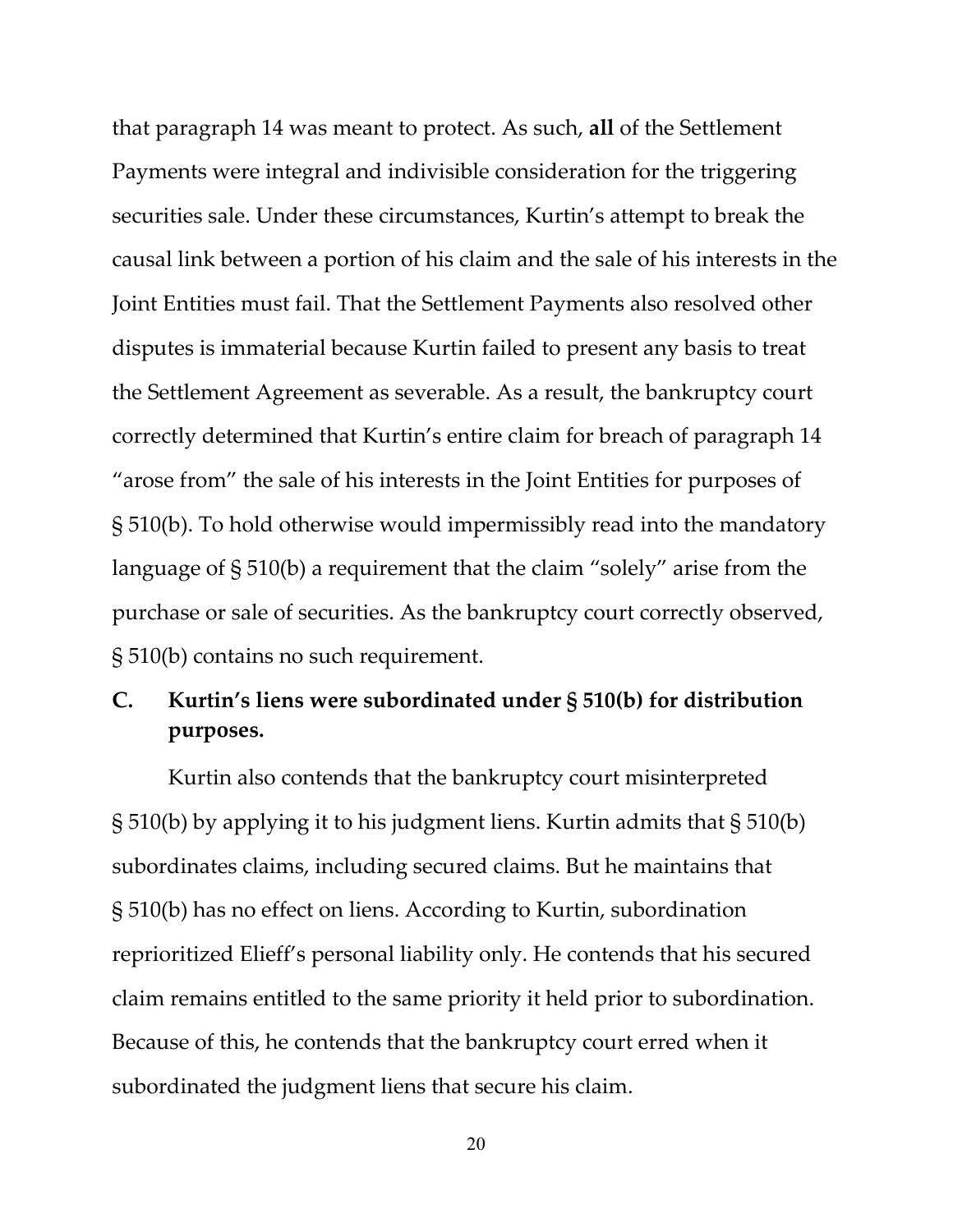#### **1. The structure and text of the Code do not bar the bankruptcy court's interpretation of § 510(b) as covering liens.**

The undisputed purpose of § 510(b) is to prevent an existing or former equity investor from sharing pari passu with the estate's creditors based on the attempted or consummated transmutation of its investment from equity to debt whether consensually or by a court ruling. *See, e.g*., *In re Am. Wagering, Inc*., 493 F.3d at 1071-72; *In re Betacom of Phx., Inc.*, 240 F.3d at 830. It also is undisputed that the scope of § 510(b) covers both secured and unsecured claims.  $\S 101(5)$  $\S 101(5)$  $\S 101(5)$ .<sup>10</sup> But Kurtin insists that  $\S 510(b)$  does not cover liens because Congress only referenced "claims" in § 510(b) and did not mention "liens" in that subsection. We disagree.

## **a. Section 510(b) subordinates the entirety of a claim including the creditor's** *in rem* **right to payment.**

As the bankruptcy court noted, Kurtin's narrow interpretation of § 510(b) is inconsistent with *Johnson v. Home State Bank*, 501 U.S. 78, 83-84 (1991), which held that the term "claim" as used in the Code includes mortgage liens. In *Johnson,* the Supreme Court examined the relationship between the underlying "claim" and the lien that secures repayment,

<span id="page-20-0"></span><sup>&</sup>lt;sup>10</sup> This is consistent with Congress' understanding of pre-Code bankruptcy law. As reflected in the legislative history for § 510, Congress recognized that, "under existing law, a claim is generally subordinated . . . if . . . the claim itself is of a status susceptible to subordination, such as a penalty **or a claim for damages arising from the purchase or sale of a security of the debtor. The fact that such a claim may be secured is of no consequence to the issue of subordination.** 124 Cong. Rec. H11,095 (daily ed. Sept. 28, 1978) (remarks of Rep. Don Edwards), as *reprinted in* D Collier on Bankruptcy App'x Part 4(f)(i)(2) (16th ed. 2021) (emphasis added).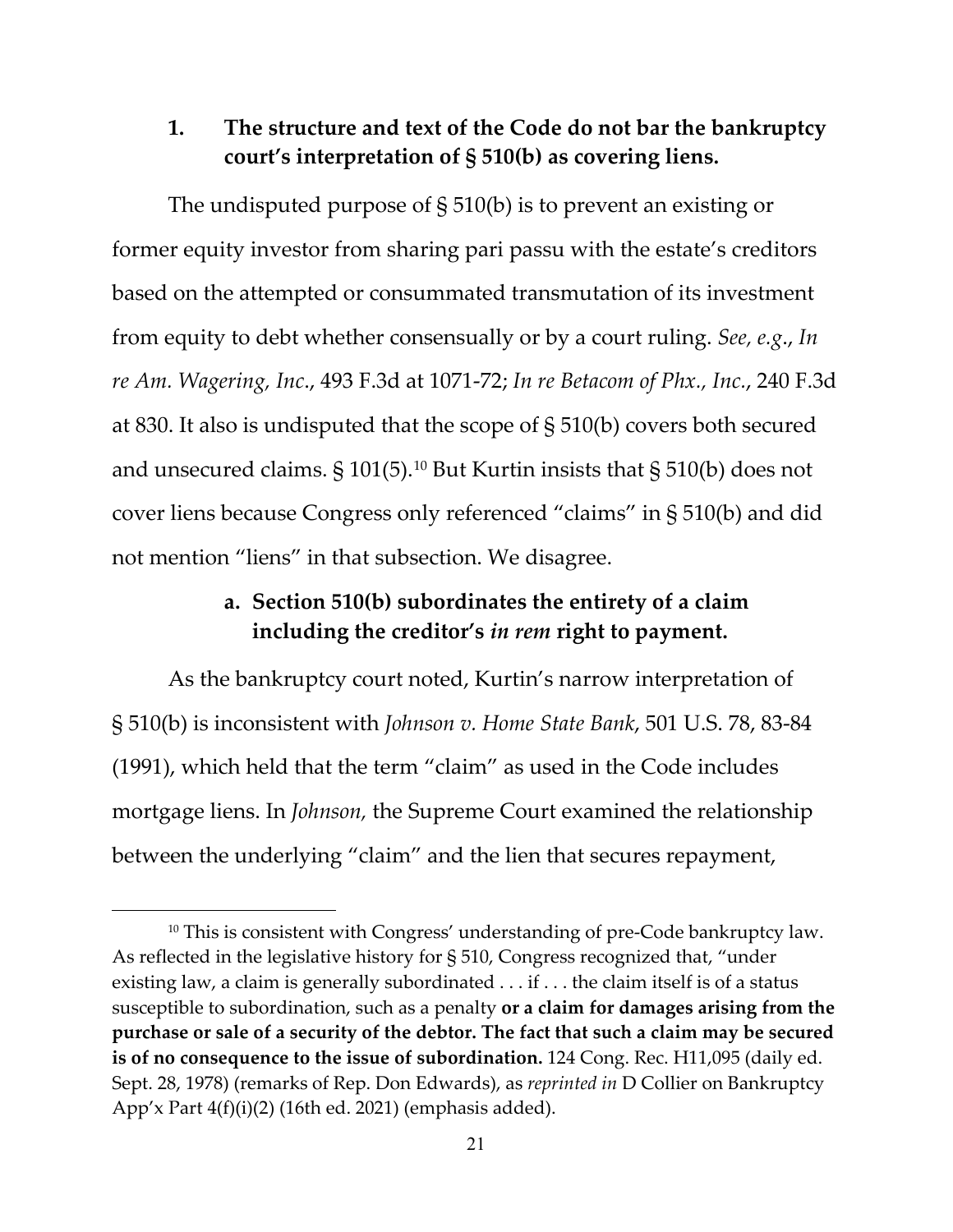beginning with the statutory definition of "claim" as either an unsecured or secured right of payment or a right to an equitable remedy. § 101(5). The Supreme Court explained:

A mortgage is an interest in real property that secures a creditor's right to repayment. But unless the debtor and creditor have provided otherwise, the creditor ordinarily is not limited to foreclosure on the mortgaged property should the debtor default on his obligation; rather, the creditor may in addition sue to establish the debtor's *in personam* liability for any deficiency on the debt and may enforce any judgment against the debtor's assets generally. A defaulting debtor can protect himself from personal liability by obtaining a discharge in a Chapter 7 liquidation. However, such a discharge extinguishes only the personal liability of the debtor. Codifying the rule of *Long v. Bullard,* the Code provides that a creditor's right to foreclose on the mortgage survives or passes through the bankruptcy.

*Johnson*, 501 U.S. at 82-83 (cleaned up).

*Johnson* proceeded to distinguish the two components of a secured claim: (1) personal liability dischargeable in bankruptcy; and (2) *in rem* liability that remains unaffected by a bankruptcy discharge. It concluded: "a bankruptcy discharge extinguishes only one mode of enforcing a claim—namely, an action against the debtor *in personam*—while leaving intact another—namely, an action against the debtor *in rem*." *Id.* at 84.

Section 510(b) mandates the subordination of the "claim" for damages arising from the sale of securities. This necessarily encompasses the entirety of Kurtin's "right to payment" whether personal or *in rem*. § 101(5). Thus, unlike a bankruptcy discharge, which only enjoins collection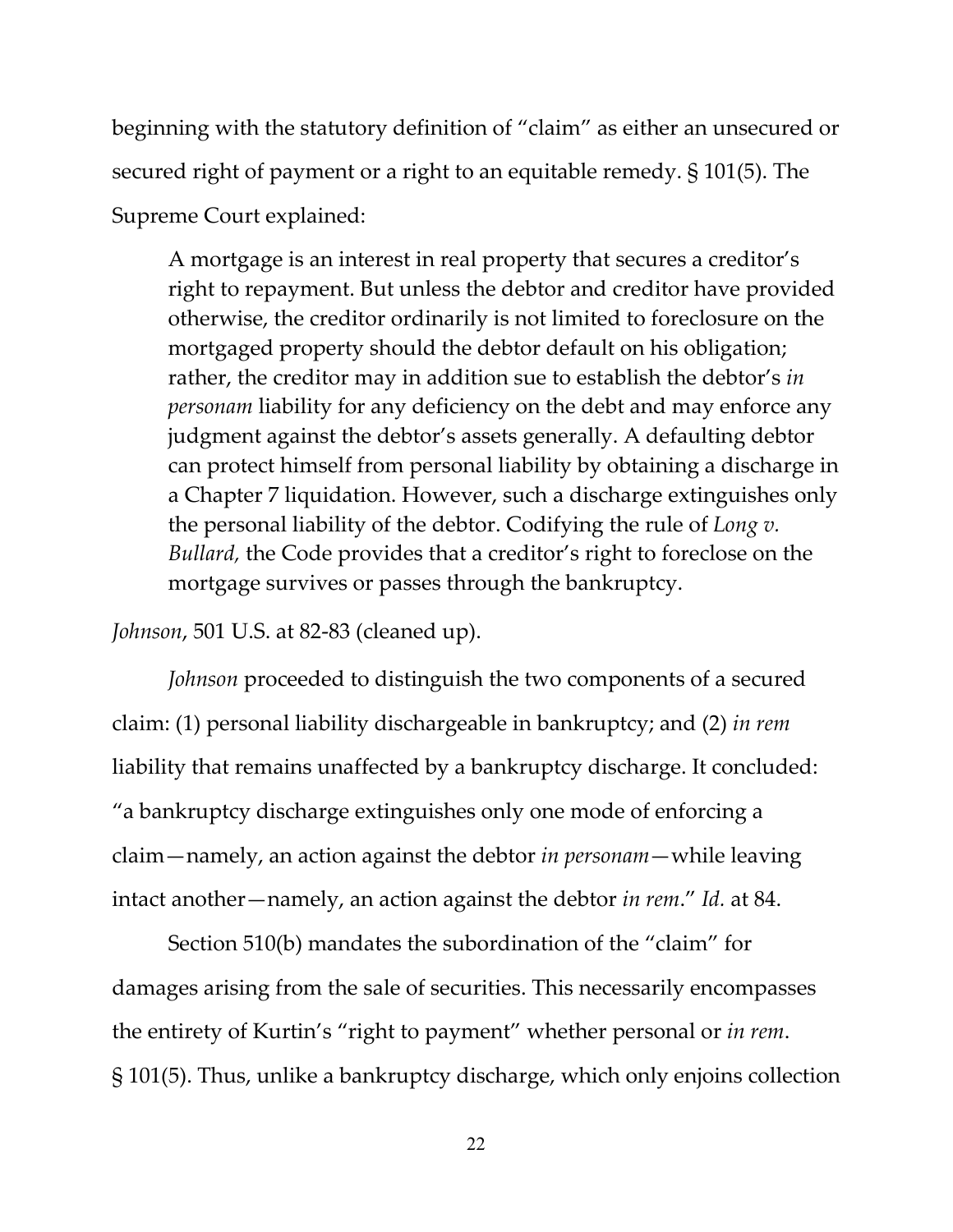of the *in personam* liability, subordination divested Kurtin of **any** right to payment from any means until the unsecured creditors are paid in full. As the bankruptcy court correctly pointed out, Kurtin retains his secured claim. Subordination simply rendered it junior to the interests of the unsecured creditors. And a lien is incident to the debt it secures. Cal. Civ. Code § 2909. Therefore, unless the unsecured creditors have been paid in full, Kurtin has no right to any repayment. If the unsecured creditors remain unpaid, Kurtin's judgment liens are simply wholly undersecured, valueless junior liens.

Viewed from another vantage, Kurtin's narrow reading of "claim" as used in § 510(b) would lead to incongruous if not absurd results that are wholly at odds with a contextual reading of the statute. The specific benefit of reordering priorities that § 510(b) confers on unsecured creditors would be nullified by Kurtin's reading of the statute. It would permit a former equity investor to elevate its lien rights ahead of the unsecured creditors § 510(b) was enacted to protect. Neither § 510(b) nor the Ninth Circuit's case law can be reconciled with this result. If obtaining a judgment for damages arising from the purchase or sale of securities does not remove that claim from § 510(b)'s purview, *Tristar*, 782 F.3d at 495-96, it makes no sense why recording that same judgment would have any greater effect. Indeed, *Tristar* evidently involved a claim secured by a judgment lien, *see id.*, and that fact did not alter the Ninth Circuit's subordination analysis.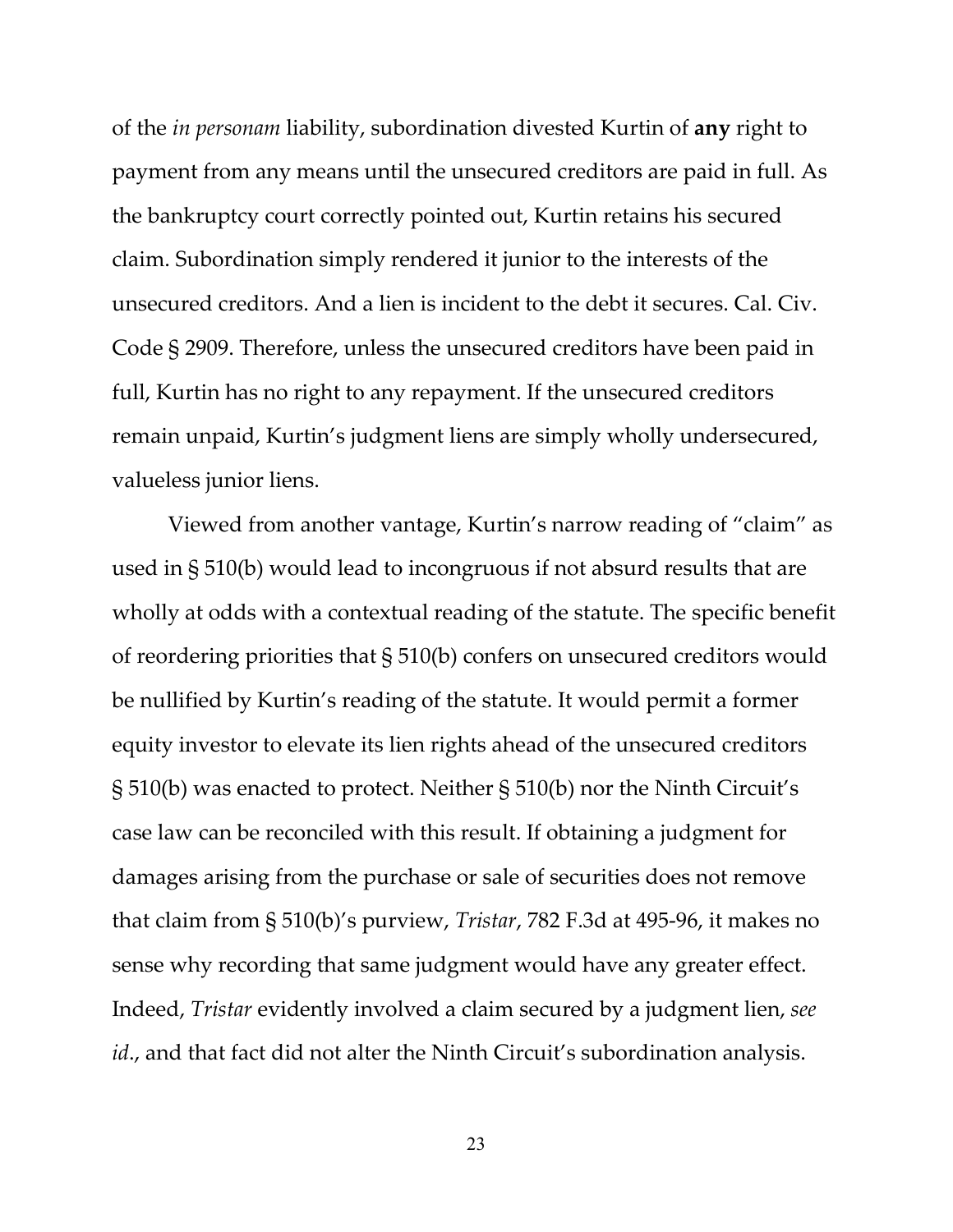In short, § 510(b) statutorily precludes Kurtin from collecting his damages until the unsecured creditors are paid. However one may choose to explain that result, it remains the same: satisfaction of Kurtin's right to payment on his underlying claim, whether deriving personally or *in rem*, is not statutorily permitted until all other claims are paid.

## **b. Subordination of liens does not conflict with other provisions of the Bankruptcy Code.**

Kurtin additionally argues that any interpretation of § 510(b) to include subordination of liens conflicts with both § 725 and § 510(c). Section 510(b) states that mandatory subordination is for "the purpose of distribution." Kurtin believes that subordination only affects distribution of the estate's property under § 726 and, therefore, cannot affect his liens. In Kurtin's view, his liens retain their prepetition priority, and the encumbered property must be "disposed of" pursuant to § 725 which provides:

After the commencement of a case under this chapter, but before final distribution of property of the estate under section 726 of this title, the trustee, after notice and a hearing, shall dispose of any property in which an entity other than the estate has an interest, such as a lien, and that has not been disposed of under another section of this title.

According to Kurtin, there is a substantive difference between the estate's distribution under § 726, which specifically references § 510, and the disposition of encumbered property required by § 725, which does not.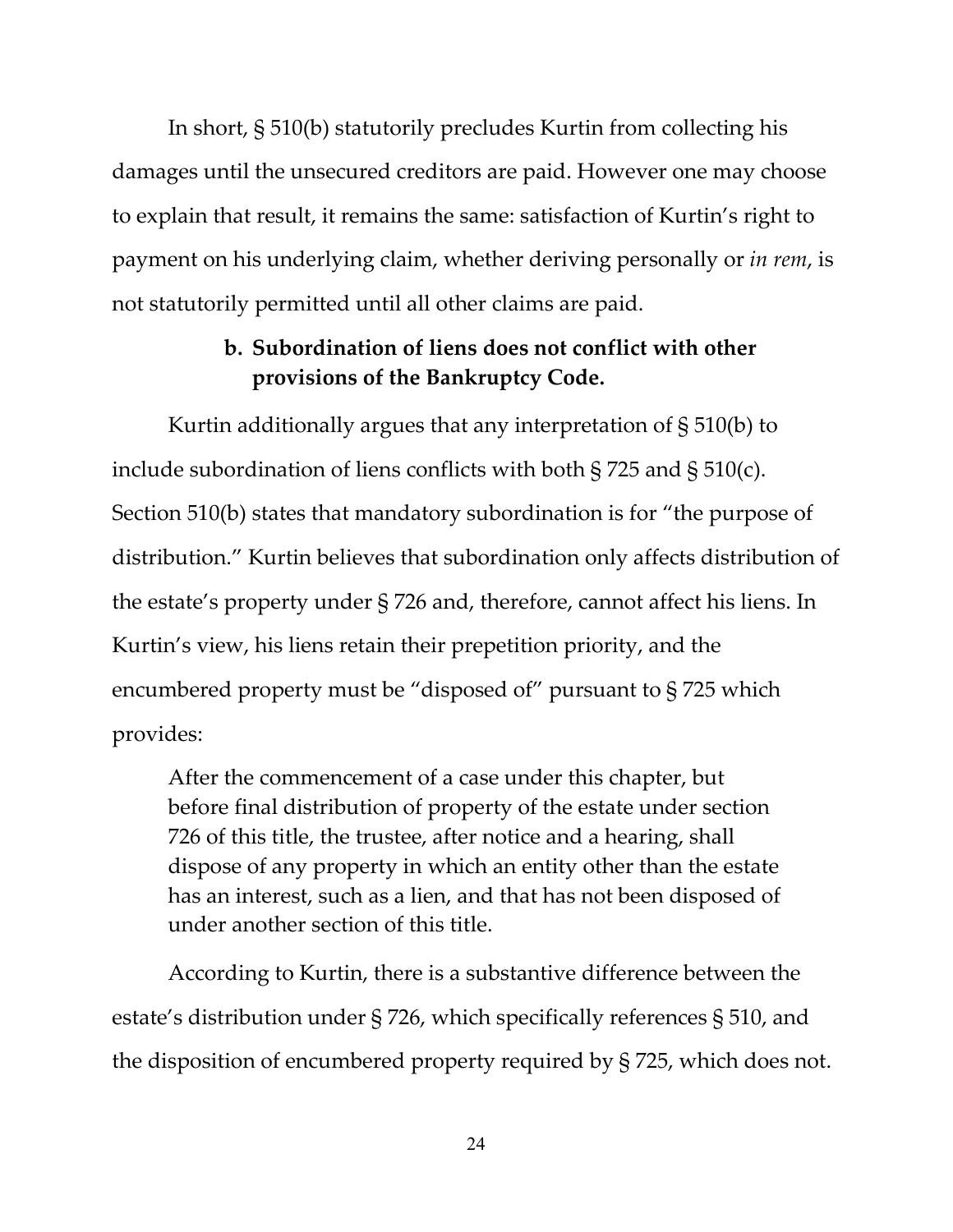As a result, Kurtin contends that subordination of his liens runs afoul of § 725.

Kurtin's reliance on § 725 is misplaced. Section 725 is one of the Code sections governing "distribution" of estate property. *See Czyzewski v. Jevic Holding Corp.,* 137 S. Ct. 973, 979 (2017) (citing both §§ 725 and 726 and stating that "**distributions** of assets in a Chapter 7 liquidation must follow this prescribed order" (emphasis added)); *see also* H.R. Rep. No. 95-595, 382-383, *as reprinted in* 1978 U.S.C.C.A.N. 5963, 6338-39 (explaining that § 725—which grants bankruptcy courts broad and flexible authority to order "dispositions" of estate property in which third parties hold interests or liens—was enacted by Congress "in lieu of a section that would direct a **certain distribution to secured creditors**" (emphasis added)). As such, it is explicitly subject to the mandatory effect of subordination under the plain language of § 510(b).

More importantly, there is no conflict between § 510(b) and § 725. Section 725 only requires the trustee to dispose of any other entity's interest prior to the **final** distribution under § 726. There is no evidence in the record that the estate is ready for final distribution. Indeed, there is nothing in the record concerning the administration of this estate to implicate § 725 at all. Rather, it appears that the trustee sought subordination of Kurtin's liens so it could administer the property of the estate that the liens encumber. Presumably, Kurtin's liens precluded the estate from administering the estate's asset(s) under § 363(f). His subordinated liens are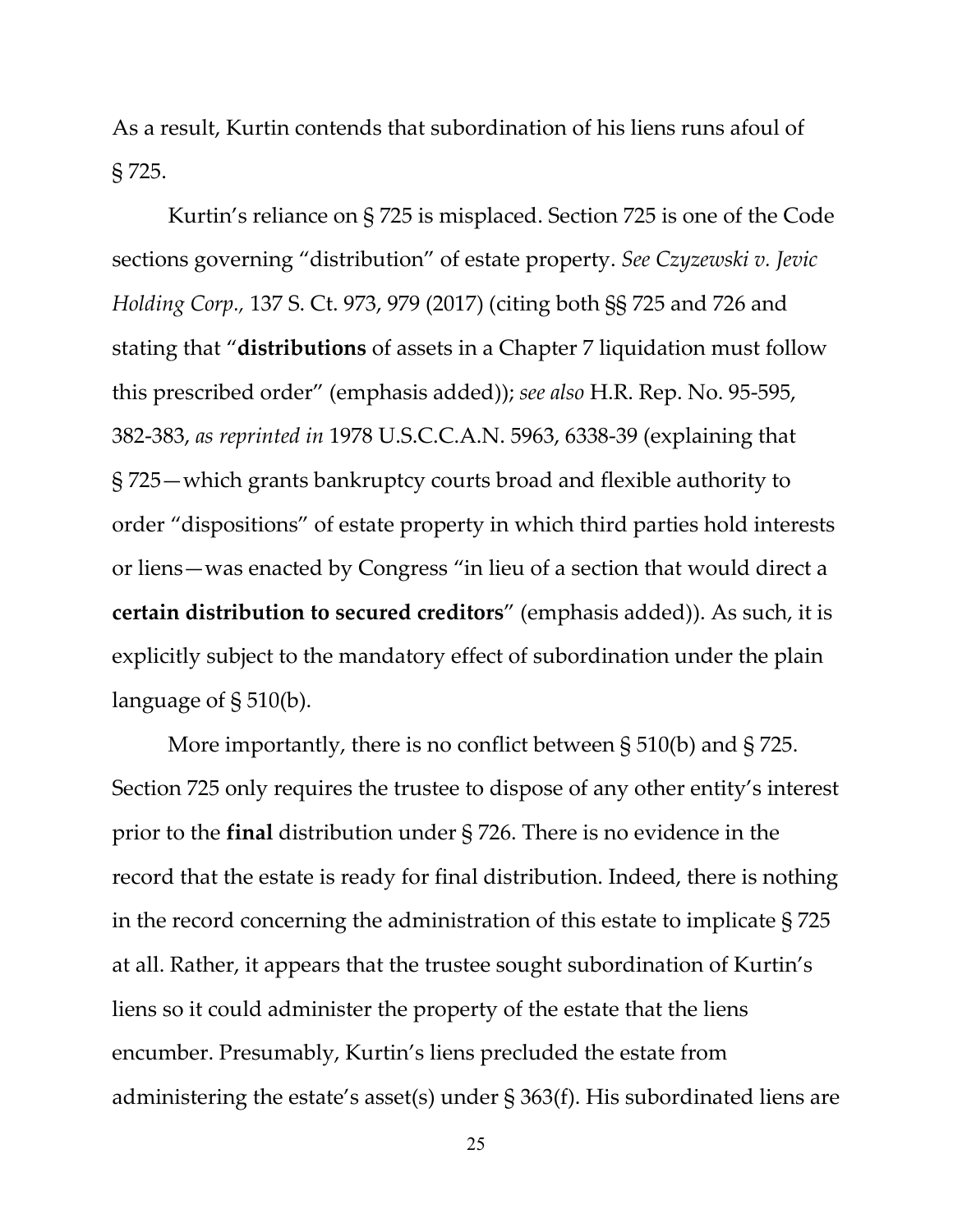now junior to the unsecured creditors' interests, and the estate will likely liquidate those encumbered assets under § 363(f) and § 506(d). Any encumbered proceeds from the liquidation of those assets would be distributed in satisfaction of § 725. Furthermore, an approved sale that did not pay the unsecured creditors in full would establish that the subordinated liens were worthless and effectively unsecured. If the estate does not administer the encumbered assets, they will be disposed of prior to the estate's final distribution under § 726. That is all that § 725 requires. There is nothing to suggest that subordinating his liens violates that statute.

Kurtin next points to  $\S 510(c)(2)$  to support his argument that "claim" as used in § 510(b) should not be read to include liens. Section  $510(c)(2)$ permits the court to exercise its discretion to **transfer** a lien to the estate under equitable subordination principles.[11](#page-25-0) Kurtin theorizes that the reference to "claims" in § 510(b) should be narrowly construed to exclude "liens" because  $\S 510(c)$  provides for separate treatment of "liens" and "claims" in the context of equitable subordination whereas  $\S 510(b)$  does not. As Kurtin posits, if Congress wanted to cover liens for purposes of § 510(b), it obviously knew how to do so. And the absence of a provision

<span id="page-25-0"></span><sup>11</sup> Section 510(c) generally codifies the result in *Pepper v. Litton*, 308 U.S. 295 (1939), and similar pre-Code cases. H.R. Rep. No. 95-595, 359, as *reprinted in* 1978 U.S.C.C.A.N. 5963, 6315. *Litton* itself involved the subordination of a secured claim. *See*  308 U.S. at 312.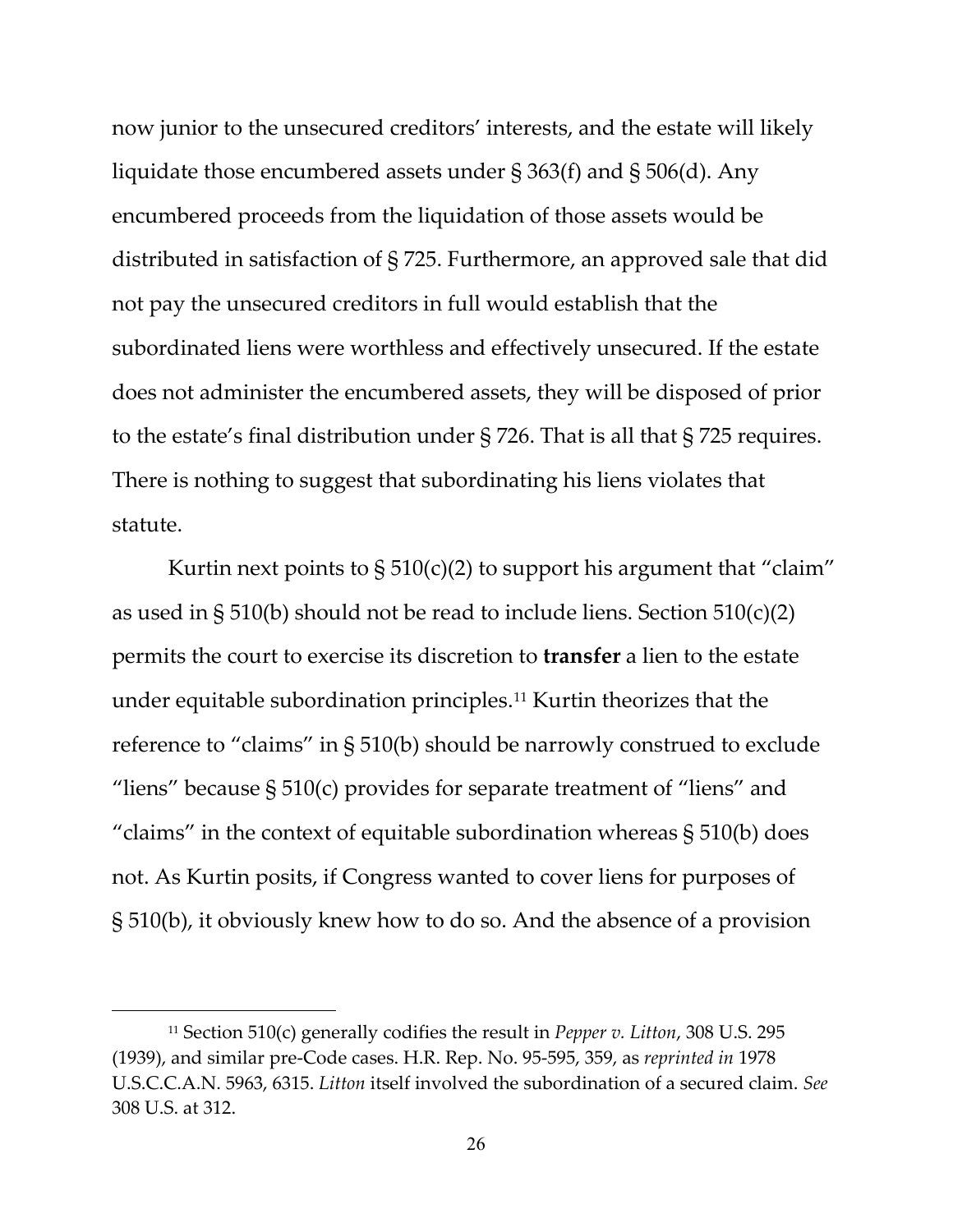like  $\S 510(c)(2)$  in  $\S 510(b)$  is a strong indicator that Congress did not intend § 510(b) subordination to cover liens.

Kurtin's argument misses the point. Lien transfer is a remedy distinct from lien subordination. As explained above, lien subordination under  $\S 510(b)$ —and  $\S 510(c)(1)$ —is nothing more than a recognition of the wellestablished proposition that a lien is an incident of the debt, *Freeman v. Nationstar Mortg. LLC (In re Freeman)*, 608 B.R. 228, 235 (9th Cir. BAP 2019), and that once the claim has been subordinated, the lien automatically follows the debt. In contrast, the lien transfer relief provided for under  $\S 510(c)(2)$  gives the estate the benefit of the lien right—including priority over intervening liens. Simply put, these two forms of lien relief are not mutually exclusive. And Congress's choice not to provide for lien transfer relief in conjunction with § 510(b) tells us little or nothing about its provision of lien subordination relief under both § 510(b) and (c).

In sum, none of Kurtin's arguments based on the text and structure of the Code persuade us that the bankruptcy court incorrectly interpreted  $\S 510(b)$ .

## **2. The traditional and general treatment of liens in bankruptcy does not bar the bankruptcy court's interpretation of § 510(b) as covering liens.**

Kurtin insists that subordination of liens under § 510(b) also is inconsistent with the traditional and general protections that liens are afforded out of respect for the secured creditor's state law rights. Relying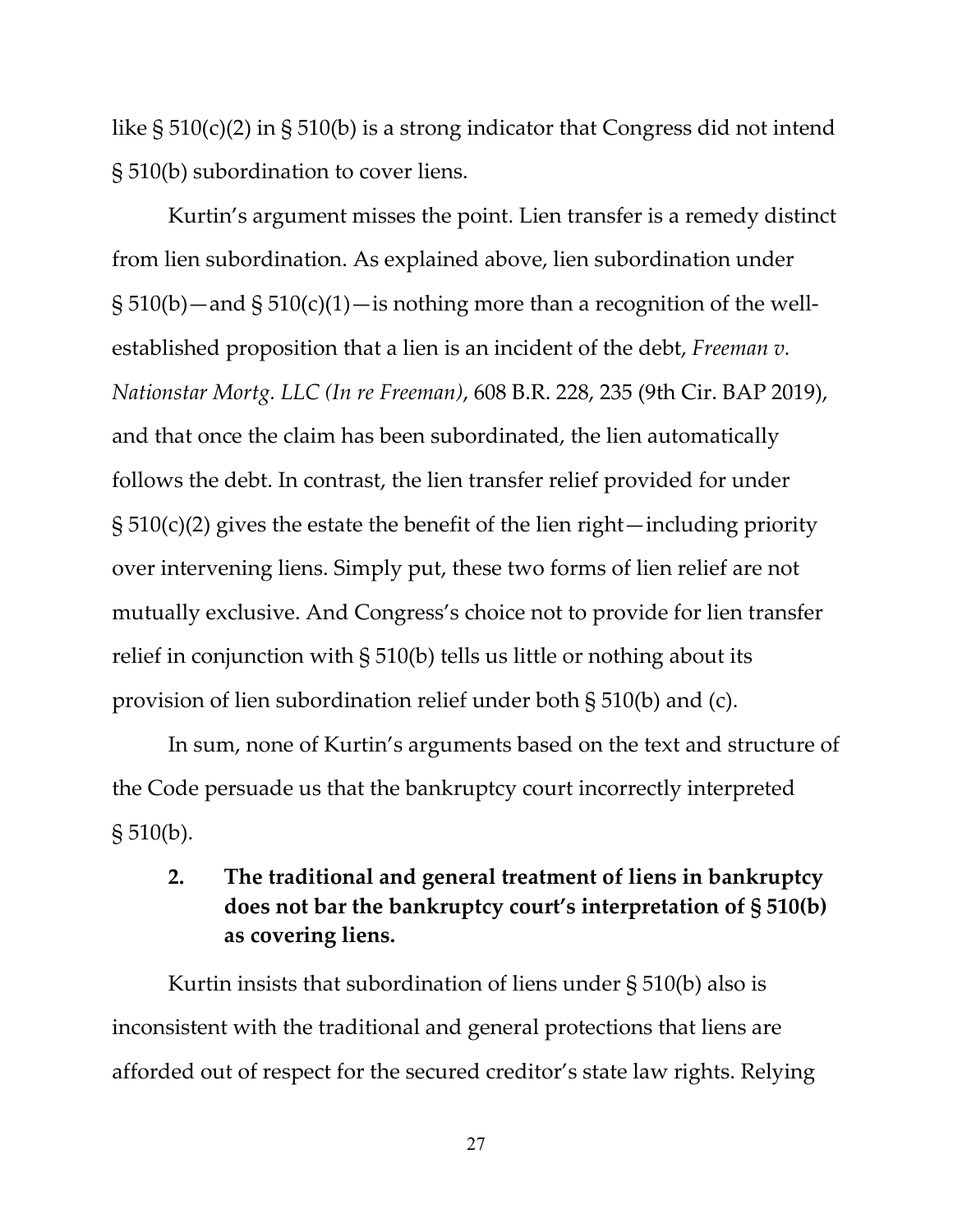on such venerable cases as *Dewsnup v. Timm*, 502 U.S. 410, 417 (1992), *Johnson*, 501 U.S. at 84, and *United States v. Whiting Pools, Inc.*, 462 U.S. 198, 211–12 (1983), Kurtin points out that liens generally pass through bankruptcy unaffected, and when Congress has modified or impeded the exercise of lien rights, it typically strives to provide safeguards to protect their collateral from dissipation or devaluation, or it offers offsetting compensation to the extent the collateral is consumed.

However, Kurtin's argument regarding Congress's generally protective attitude towards lien rights ignores the fact that when Congress perceives a need and justification to affect such rights, it has done so. Merely within chapter five of the Code, there are numerous sections that can drastically affect lien rights. *See* §§ 506(c), 506(d), 522(f), 547, and 548. Based on our above analysis and construction, § 510(b) also affects lien rights. Based on our construction of § 510(b) as covering "liens," we reject Kurtin's argument founded on the Code's general practice of protecting and preserving lien rights.

## **3. Application of § 510(b) to Kurtin's lien rights did not violate his due process rights**.

Similarly, Kurtin's constitutional argument is circular. Kurtin argues that the bankruptcy court should have eschewed a construction of § 510(b) that risks a determination that § 510(b) is unconstitutional. As Kurtin reasons, to the extent § 510(b) affects his lien rights, it constitutes an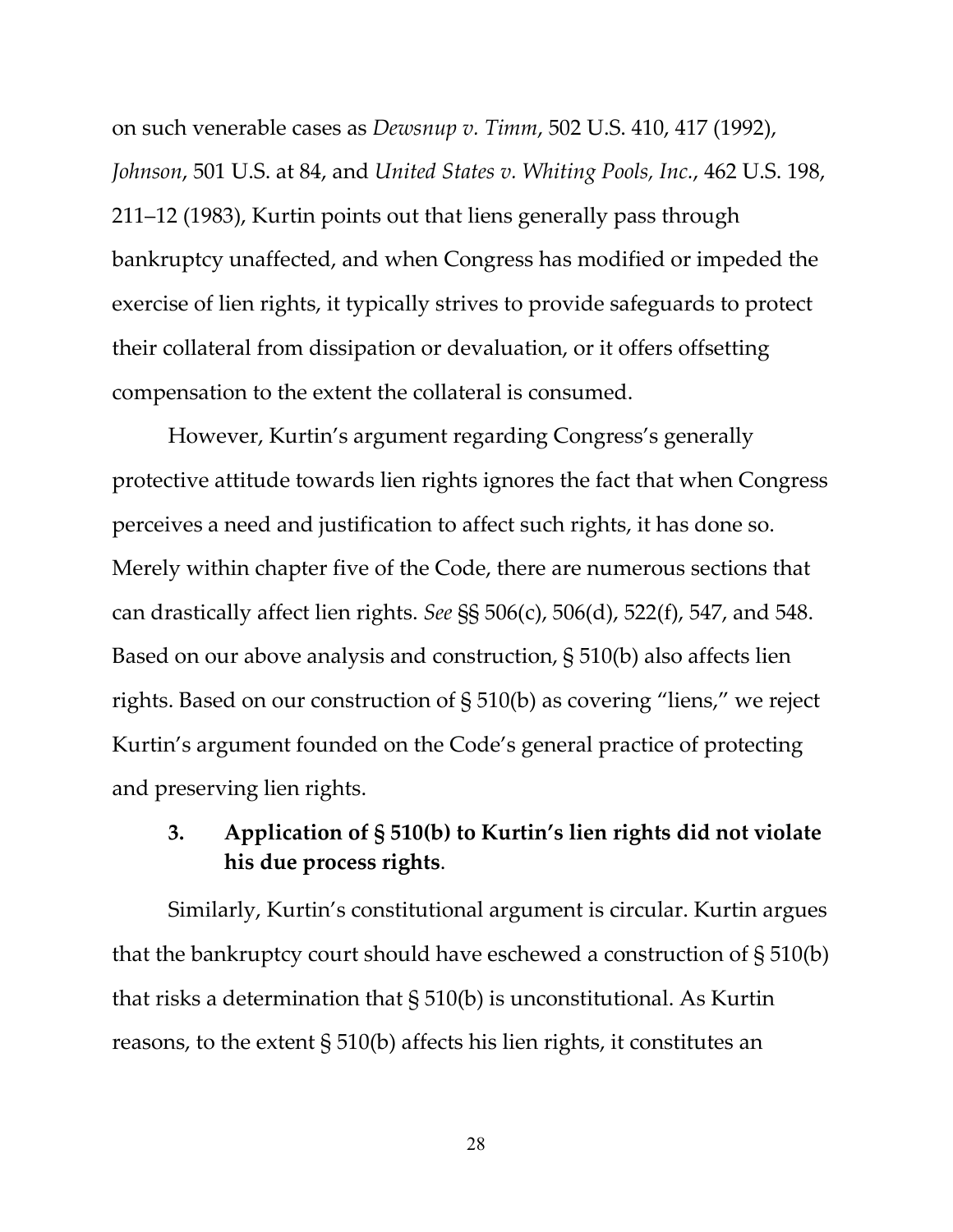unconstitutional taking of his property interests in violation of the Fifth Amendment.

Assuming without deciding that judicial liens constitute property interests subject to Fifth Amendment protection, Kurtin's constitutional argument still lacks merit. When Congress duly exercises its bankruptcy power to impair property rights granted under state law, and the enacted bankruptcy legislation pre-dates the parties' agreement, the limitations on the parties' property rights arising from the legislation become an implicit part of the parties' agreement. *See Wright v. Union Cent. Life Ins. Co.*, 304 U.S. 502, 516-18 (1938). Hence Congress's legislation does not violate either party's due process rights. *Id*.

Nor can there be any legitimate question that bankruptcy courts have the power to subordinate claims, and the appurtenant lien rights, regardless of state law. *See Litton*, 308 U.S. at 304-06, 312; *see also Fahs v. Martin*, 224 F.2d 387, 395 & n.5 (5th Cir. 1955) (citing *Vanston Bondholders Protective Comm. v. Green*, 329 U.S. 156, 162-63 & n.5 (1946), and recognizing bankruptcy court's power and duty to subordinate certain claims).

Given our reading of § 510(b), the potential that a bankruptcy court might later subordinate any claims or liens arising from the Settlement Agreement was an implicit part of the contract between Kurtin and Elieff. As a result, we reject Kurtin's argument that his due process rights might have been violated as a result of the bankruptcy court's subordination of his liens under § 510(b).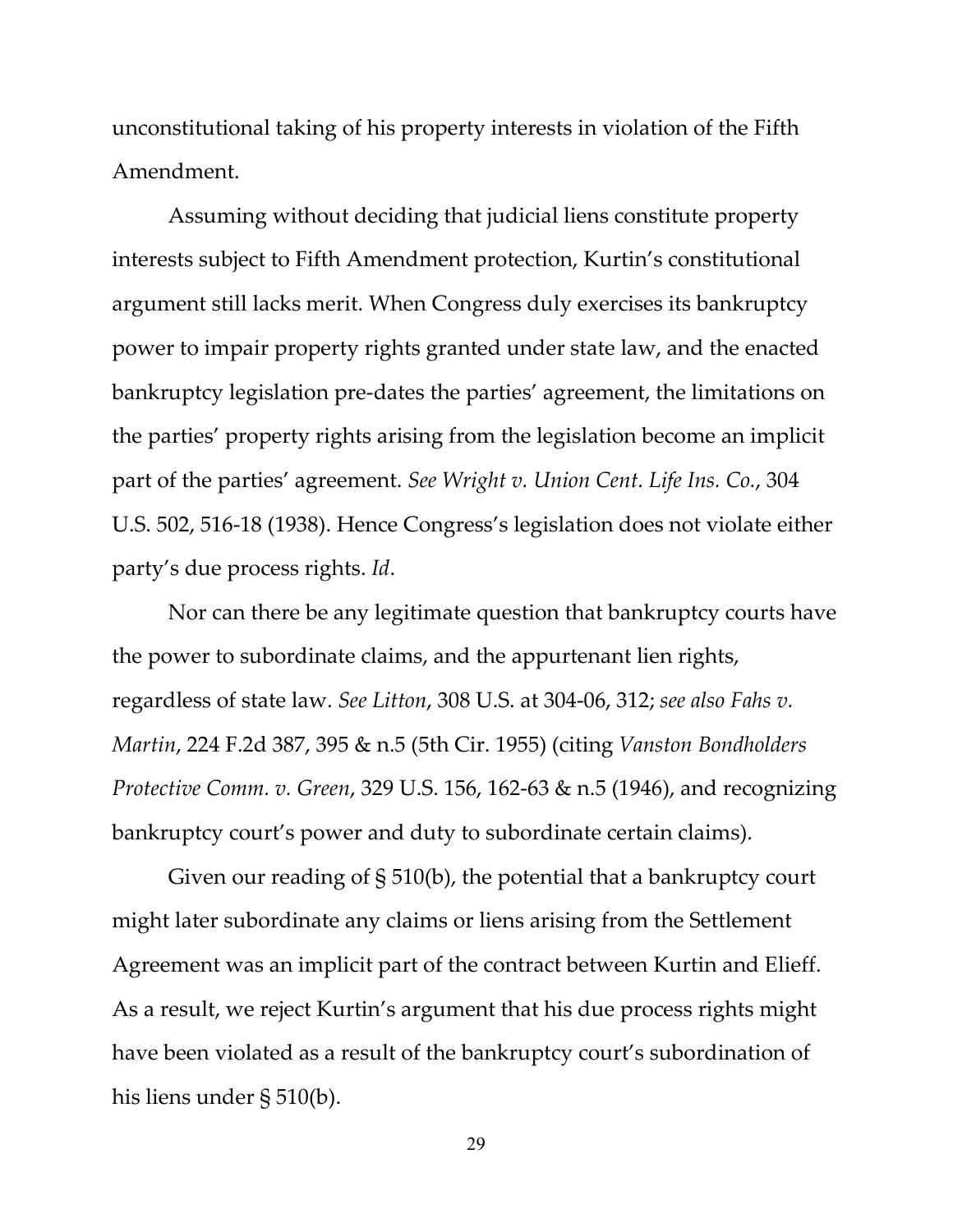## **4. Kurtin's liens were not extinguished as a result of the subordination, but his collateral can be consumed through distribution.**

Kurtin generally argues that subordination of his secured claim makes no sense because the court did not avoid his lien. He points out that the court took pains to articulate that his liens were not avoided but merely subordinated. He reasons that this necessarily means that his lien, and its priority, remain unaffected. Kurtin goes so far as to say that "if the trustee distributes that property [his collateral] to someone else, the property arguably remains subject to his lien." Accordingly, in his view, his lien rights would continue to exist in the same priority as prior to subordination even after that collateral is distributed to other creditors of Elieff's bankruptcy estate.

For the reasons previously discussed at length, subordination of Kurtin's claim was required under § 510(b). Subordination of the claim necessarily subordinated the associated liens securing the underlying claim. The court did not avoid the lien; it did not need to do so. Based on the bankruptcy court's decision, Kurtin holds a subordinated encumbrance junior to the unsecured creditors. His claim is not entitled to payment **from any source** until the unsecured creditors are paid in full. Kurtin's observations concerning lien avoidance are unfounded and do not establish any error in the bankruptcy court's decision.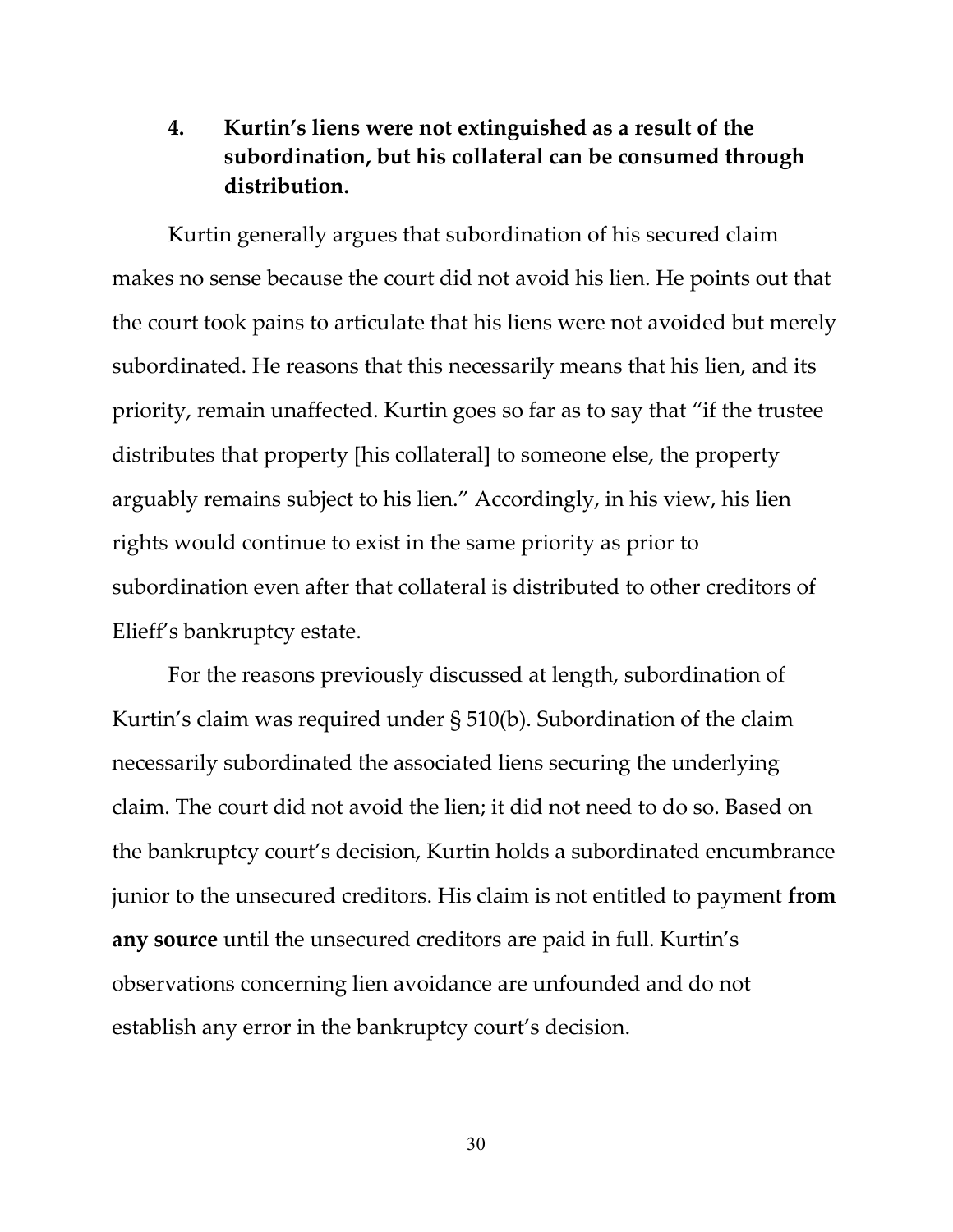## **D. Kurtin's challenge of the bankruptcy court's denial of his supplemental Civil Rule 56(d) request and its evidentiary rulings do not justify reversal.**

Kurtin contends that the bankruptcy court committed reversible error by denying his supplemental Civil Rule 56(d) request. Kurtin maintains that he needed additional time to conduct discovery on two points. First, he stated that he needed additional time to discover facts regarding the value of the different types of consideration he gave under the Settlement Agreement. Kurtin particularly wanted discovery as to the value of the securities-sale component and the value of the dispute resolution component to allocate the Settlement Payments between those two components.

As we have explained above, the Settlement Agreement was an indivisible contract, its various components were not severable, and consideration could not be apportioned among them. Consequently, the valuation evidence was irrelevant to the bankruptcy court's summary judgment ruling. The valuation issue did not pertain to a genuine issue of "material" fact. For summary judgment purposes, a factual issue only is material if it could affect the outcome of the litigation under applicable law. *Anderson v. Liberty Lobby, Inc.*, 477 U.S. 242, 248 (1986). Therefore, Kurtin's asserted need to discover valuation evidence was insufficient to support its supplemental Civil Rule 56(d) motion. *See Cal. ex rel. Cal. Dep't of Toxic Substances Control v. Campbell,* 138 F.3d 772, 779 (9th Cir. 1998) (holding that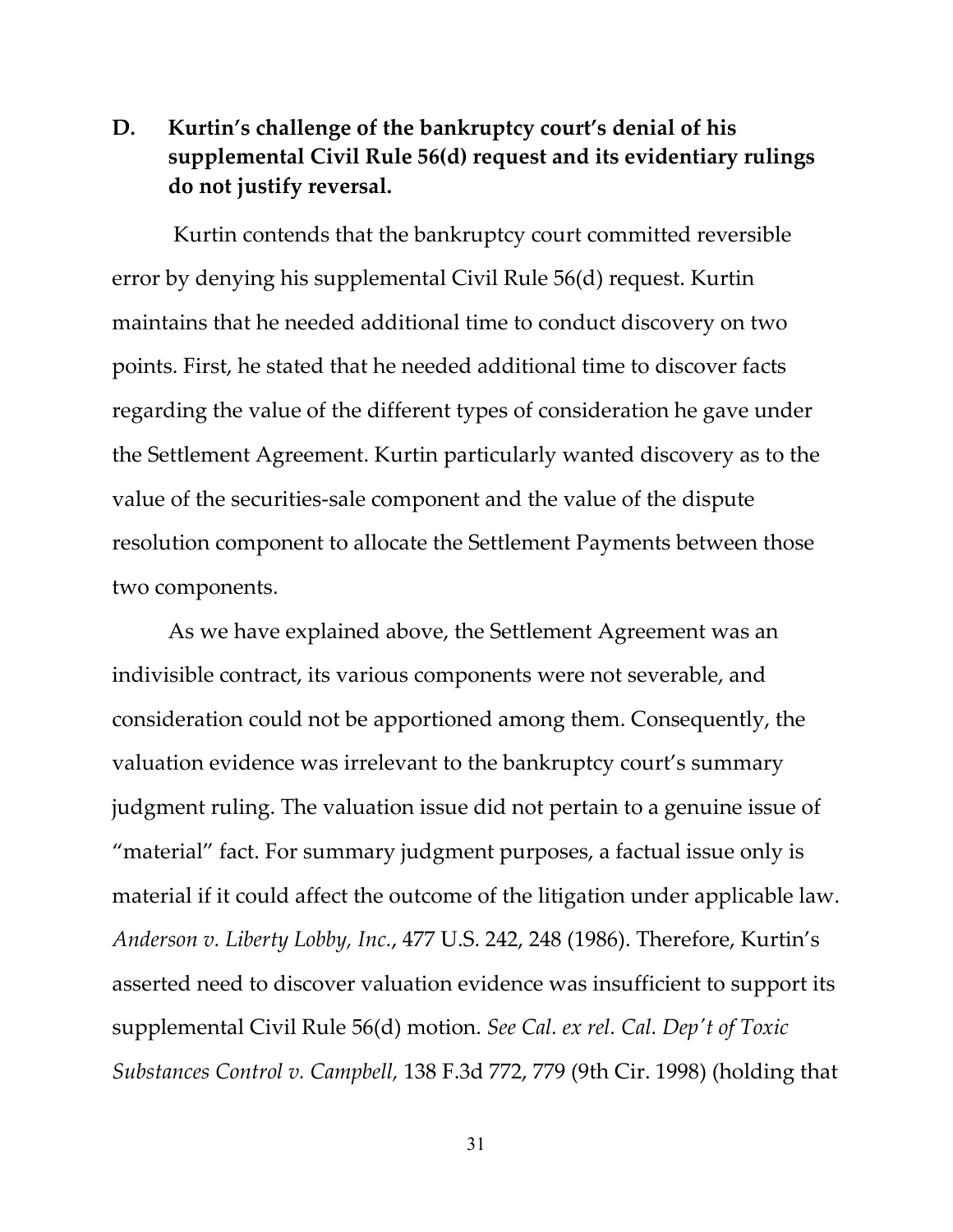a litigant seeking to extend discovery in the face of a pending summary judgment motion must show among other things that evidence the litigant seeks to discover is "essential" to opposing summary judgment).

The only other facts Kurtin sought to discover related to his belief that the sale of his equity interests in the Joint Entities occurred so long before the bankruptcy case that the causal nexus between his equity interest and the resulting debt had been negated. He claims he needed additional time to conduct discovery regarding the evolution of the Joint Entities' debt structure. The unstated conclusion Kurtin draws from these circumstances is that his equity to debt transmutation was so "old and cold" that creditors in existence at the time of Elieff's bankruptcy filing could not possibly have extended credit in reliance on the equity cushion his equity investments in the Joint Entities provided. However, creditor reliance on the equity cushion is only one of the two rationales for imposition of § 510(b) subordination. *See In re Am. Wagering, Inc.,* 493 F.3d at 1071-72 (explaining the two rationales underlying § 510(b))*.* The other rationale is the greater risk of loss investors assume when they invest in a business entity—as compared to the risk assumed by creditors. *See id.*  Nothing that Kurtin has shown or argued suggests that the passage of time has impacted this risk-allocation rationale as it applies in this case.

The Ninth Circuit has made clear that the risk allocation rationale is the critical rationale for imposing § 510(b) subordination and that the creditor reliance rationale does not apply at all in the context of a sale of